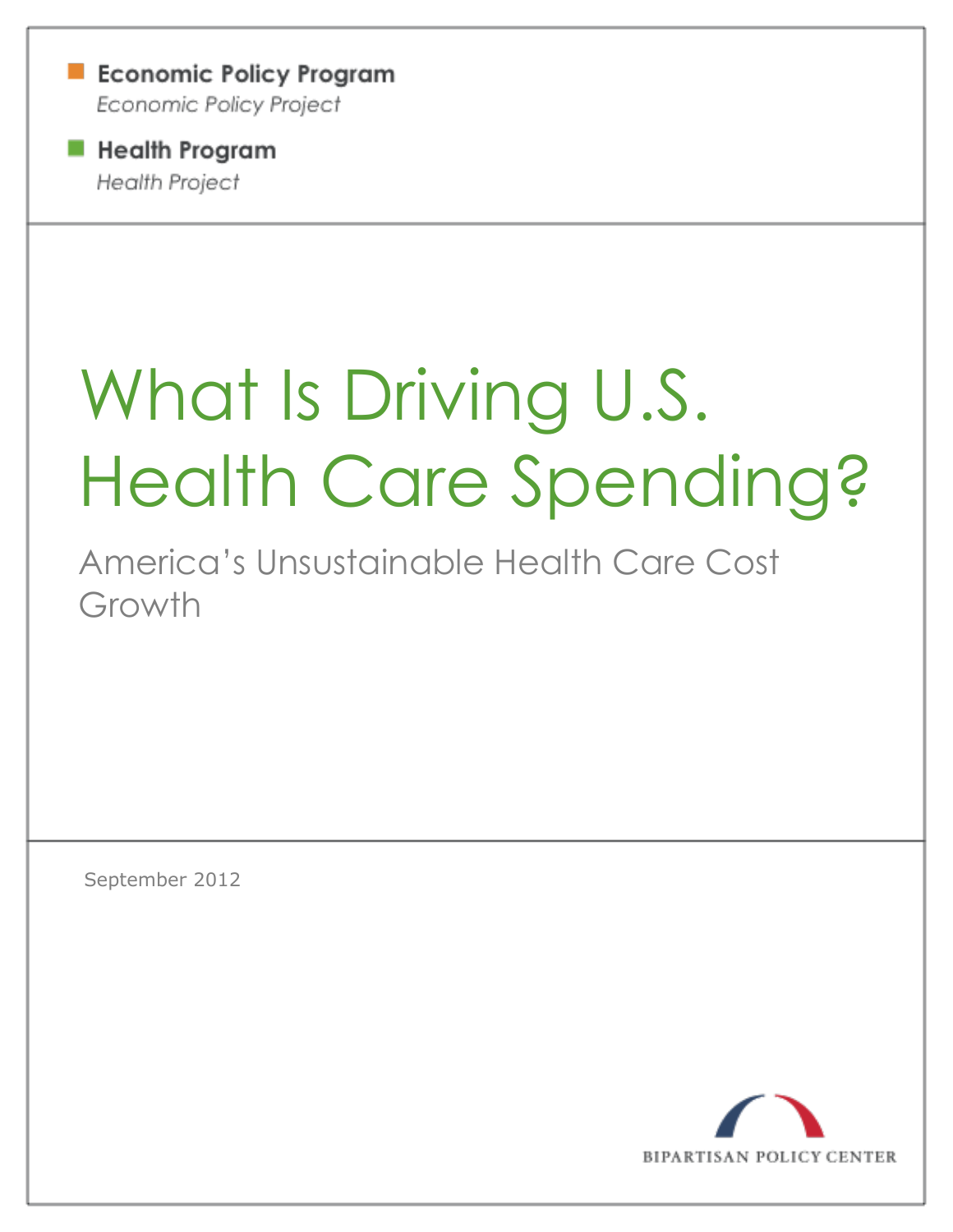### **Economic Policy Program**

Economic Policy Project

### **Health Program**

**Health Project** 

#### ABOUT BPC

Founded in 2007 by former Senate Majority Leaders Howard Baker, Tom Daschle, Bob Dole and George Mitchell, the Bipartisan Policy Center (BPC) is a non-profit organization that drives principled solutions through rigorous analysis, reasoned negotiation and respectful dialogue. With projects in multiple issue areas, BPC combines politically balanced policymaking with strong, proactive advocacy and outreach.

#### HEALTH CARE COST CONTAINMENT INITIATIVE

BPC is embarking on an effort to address unsustainable health care cost growth in the United States. With the leadership of former Senate Majority Leaders Tom Daschle (D-SD) and Bill Frist (R-TN), former Senator Pete Domenici (R-NM) and former Congressional Budget Office Director Dr. Alice Rivlin, the BPC Health Care Cost Containment Initiative will explore and evaluate strategies to contain health care cost growth on a system-wide basis, while enhancing health care quality and value. This brief is the joint product of the Bipartisan Policy Center's Economic Policy Project, directed by Steve Bell, and Health Project, directed by Julie Barnes.

#### AUTHORS

This paper was produced by BPC staff, in collaboration with a distinguished group of senior advisors and experts, for the Health Care Cost Containment Initiative. BPC would like to thank the primary author of this paper, Dr. Paul Ginsburg, for conceptualizing and guiding this work, and acknowledge BPC staffers Meredith Hughes and Loren Adler for their role in researching and drafting the final paper. Sheila Burke, Bill Hoagland, Chris Jennings and Steve Lieberman shaped and strengthened the content of this paper by providing substantial feedback, support and direction.

#### ACKNOWLEDGEMENTS

The BPC would like to thank the Peter G. Peterson Foundation and the Robert Wood Johnson Foundation for their generous support of the Health Care Cost Containment Initiative.

#### DISCLAIMER

The findings and recommendations expressed herein do not necessarily represent the views or opinions of the Bipartisan Policy Center's founders or its board of directors.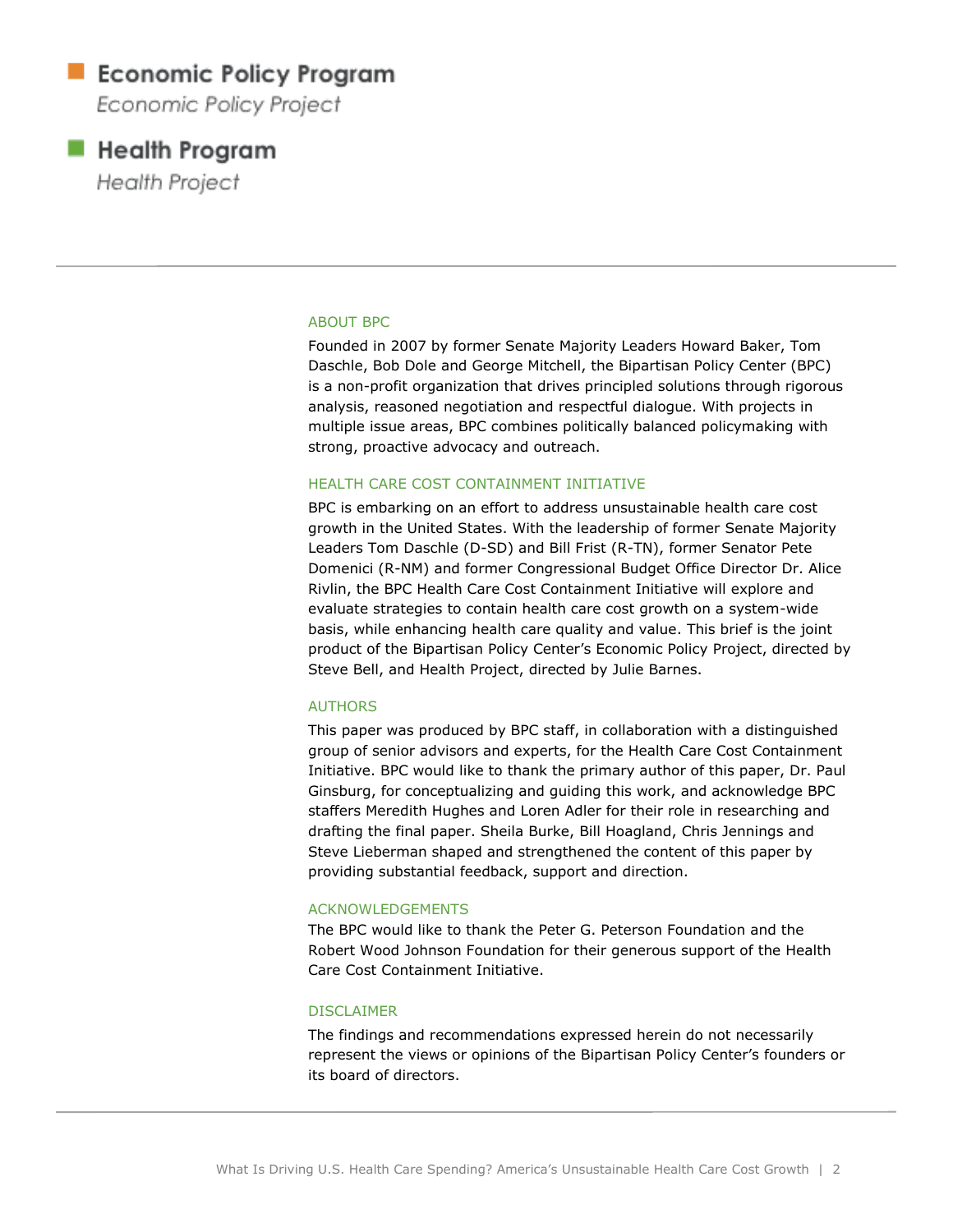## Introduction

The Bipartisan Policy Center (BPC) is embarking on an effort to address unsustainable health care cost growth in the United States. With the leadership of former Senate Majority Leaders Tom Daschle (D-SD) and Bill Frist (R-TN), former Senator Pete Domenici (R-NM) and former Congressional Budget Office Director Dr. Alice Rivlin, the BPC Health Care Cost Containment Initiative will explore and evaluate strategies to contain health care cost growth on a system-wide basis, while enhancing health care quality and value. Our current health care system is rife with opportunities to reduce waste, deliver more effective, coordinated care, and improve the health and well-being of all Americans. BPC will prioritize effective cost-containment strategies with the greatest potential for bipartisan support and political success in 2013.

This background paper provides a basic overview of the drivers of health care cost growth, and serves as an analytical starting point for BPC's work on health care cost containment. At a basic level, health spending is a product of the *price* of health care services and the *utilization* of those services. The underlying drivers of price and utilization, which in turn are the key drivers of overall health care spending growth in the U.S., are described in this paper.

The analysis of these drivers will help inform BPC's selection and prioritization of proposals to improve the efficiency and quality of the health care system. As the paper demonstrates, however, drivers of health care cost growth are complex and overlapping. To some extent, experts disagree on how best to quantify their role in driving spending. For example, while most experts agree that advancing medical technology is a key driver of spending, there are differing views on the magnitude of its impact.<sup>1</sup> Thus, ranking cost drivers on the basis of their contribution to spending growth is beyond the scope of this paper.

Many of the cost drivers reviewed here can be confronted directly and curtailed through effective public policies, but others, such as aging of the population, cannot. In addition, some of the areas amenable to public policy solutions may involve areas that traditionally are the province of states, rather than the federal government. Another challenge is that none of the drivers of high and rising spending exists in isolation. Thus, solutions aimed at addressing a particular driver must account for any wide-ranging (and potentially unintended) impacts resulting from driver interactions, and policy interventions may need to address multiple drivers to reach a desired effect.

Finally, given the complexity, interconnectedness and magnitude of the problem, no single legislative initiative will be sufficient. The Patient Protection and Affordable Care Act (PPACA) calls for numerous regulatory and structural reforms to the health care insurance market, as well as demonstrations and pilot programs to encourage the development of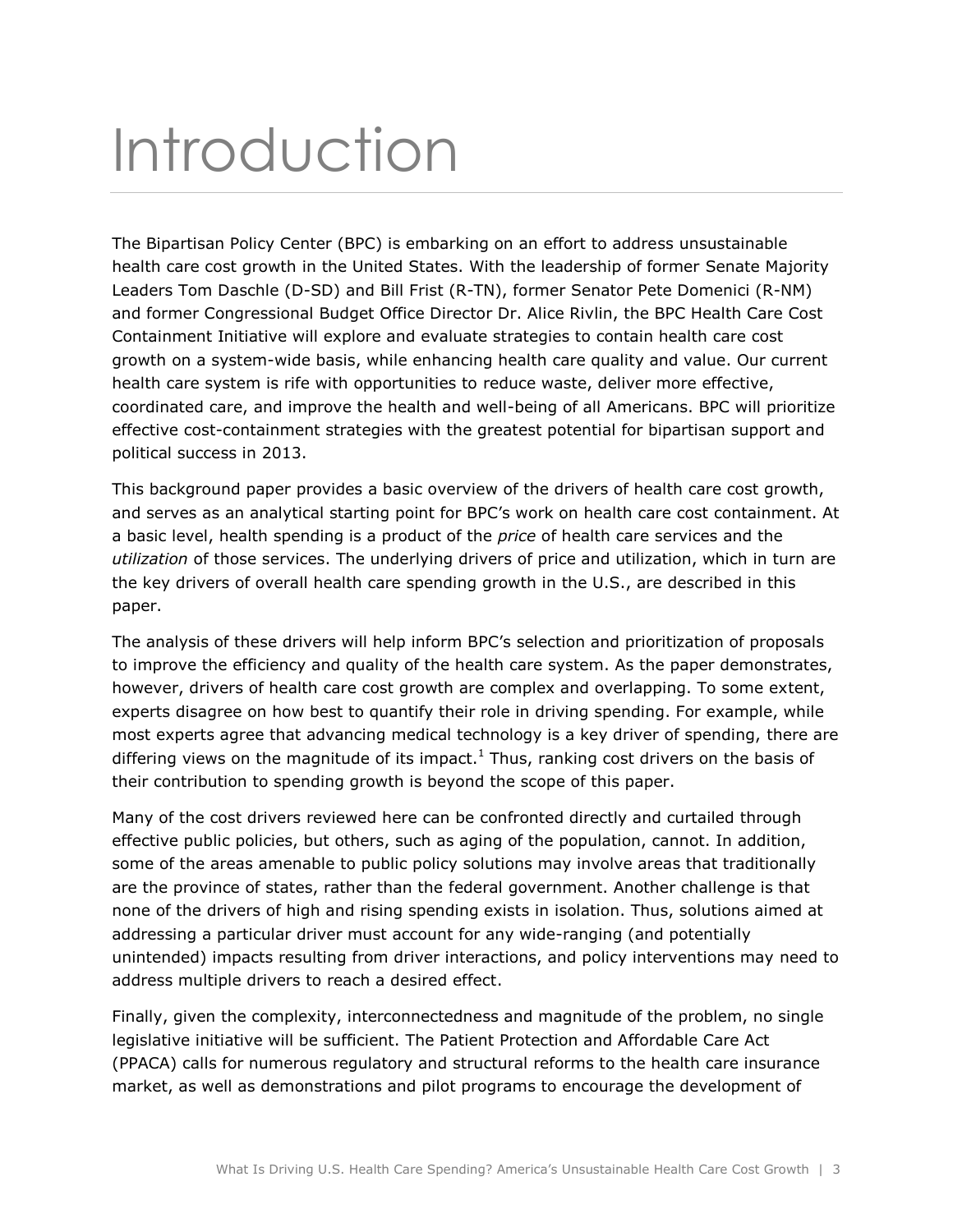coordinated care delivery and payment systems. Many experts predict that these reforms will decrease the number of uninsured Americans and encourage higher quality care, as well as help control costs.<sup>2-3</sup> While the ultimate implications of these changes, especially in the face of mounting debt and strained state and federal resources, remains uncertain, the BPC believes that further action is needed to slow health care cost growth and ensure the sustainability of our nation's health care system. Multiple policy changes, developed with a broad bipartisan approach, will be necessary to address our health care cost growth challenges.

## Background

In 2010, the United States spent over \$2.6 trillion on health care, representing roughly 18 percent of gross domestic product (GDP). $4$  Other advanced nations are able to provide health care services for significantly less – health spending in the U.S. is far higher than the United Kingdom (9.6 percent of GDP), Germany (11.6 percent) or Japan (9.5 percent).<sup>5</sup> Despite this high level of health care spending, the United States lags on many measures of health care outcomes and quality. $6-7$  This discrepancy indicates opportunities to reduce spending while improving care, and the need to carefully examine the structural aspects of our health care system that contribute to inefficiency and wasteful spending.

Spending on health did not always comprise such a large fraction of U.S. economic activity. The percentage of our GDP devoted to spending on health care doubled over just the last 30 years. 8

This rapid growth in health expenditures creates an unsustainable burden on America's economy, with far-reaching consequences. Because of this cost, businesses that provide health insurance to their workers are less competitive internationally and have fewer resources to invest in innovation and new technologies.<sup>9</sup> For employees, the increasing cost of employer-provided health insurance contributes to the stagnation of middle class wages, because salary increases are supplanted by an employer's subsidies toward health care benefits. 10-11

Additionally, the growing expense of private health insurance gradually redirects resources that consumers would ordinarily allocate to everything else, from food to housing to savings for their children's education. Increasing spending on government health care programs – primarily Medicare and Medicaid – consumes a growing portion of federal and state budgets, crowding out other priorities while also increasing public debt and reducing private investment in the economy.<sup>12</sup>

Recently, the growth rate of national health care spending slowed.<sup>13</sup> To understand this slowdown, note that total health spending is a direct consequence of how much care is consumed – which can be further broken down into the number of consumers (population)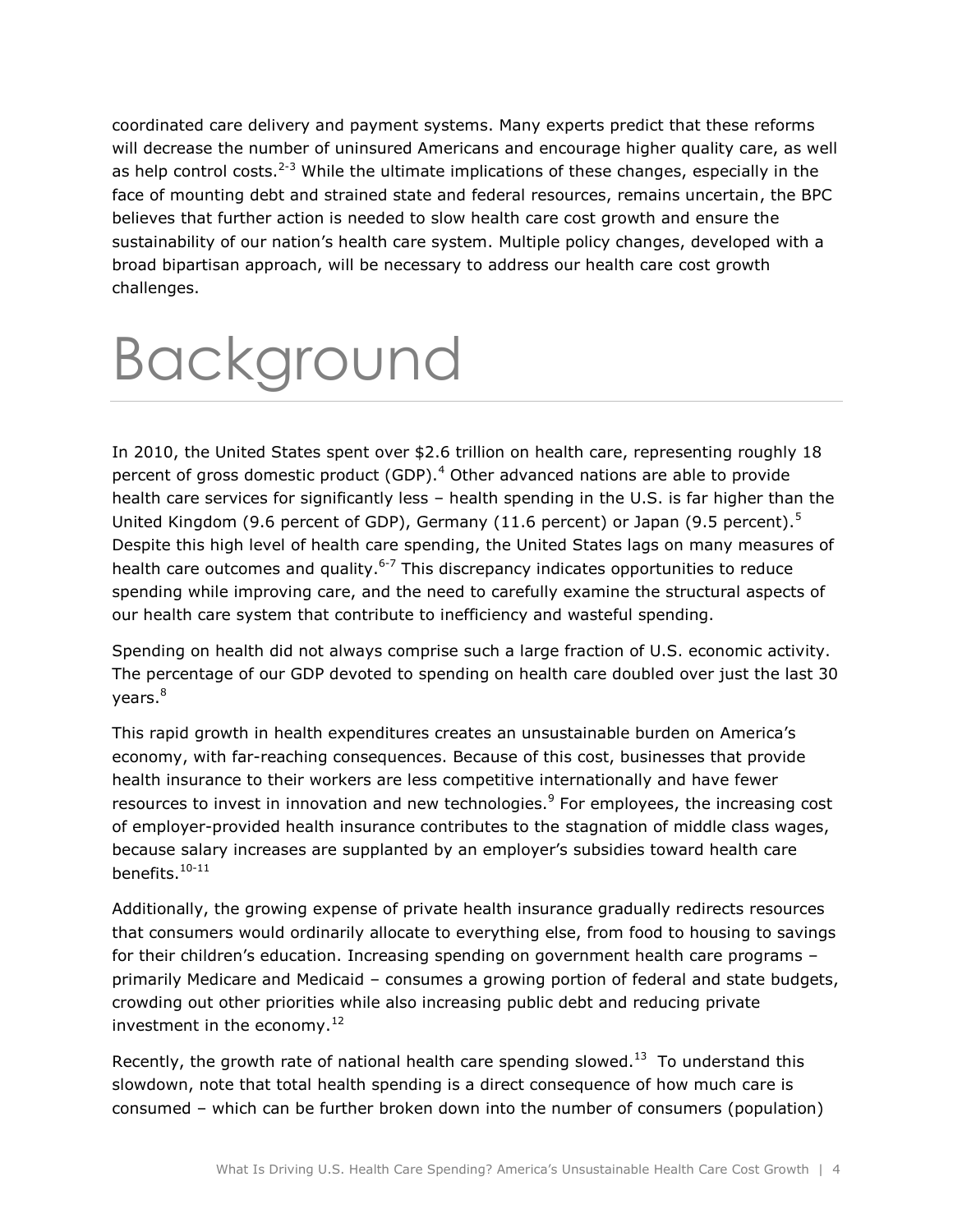and the amount of health services individuals use (use and intensity) – as well as the price of those services. Increases in any or all of these factors contribute to rising health care costs.

As Figure 1 (below) illustrates, the recent deceleration of cost growth stems almost entirely from a decline in the use and intensity of personal health services. In light of the recent economic downturn, this is not surprising. With less income, Americans cut back on spending for all goods and services, including health care.





*\* For the calculations presented here, "health care costs" refers to national health expenditures minus the cost of health care investment, government administration of health programs, the difference between annual incurred premiums earned and benefits paid for private health insurance, and government public health activities. This categorization is referred to by CMS as "personal health care," and more details can be found on their website, www.CMS.gov.* 

*Source: Centers for Medicare and Medicaid Services, Office of the Actuary, National Health Statistics Group via Martin A B et al. Health Affairs 2013; 31:208-219.*

Health care cost growth is currently projected to return to a rapid rate of increase in the near future, as illustrated by Figure 2. The Centers for Medicare and Medicaid Services (CMS) estimate that American health spending will reach nearly \$5 trillion, or 20 percent of GDP, by 2021.<sup>14</sup>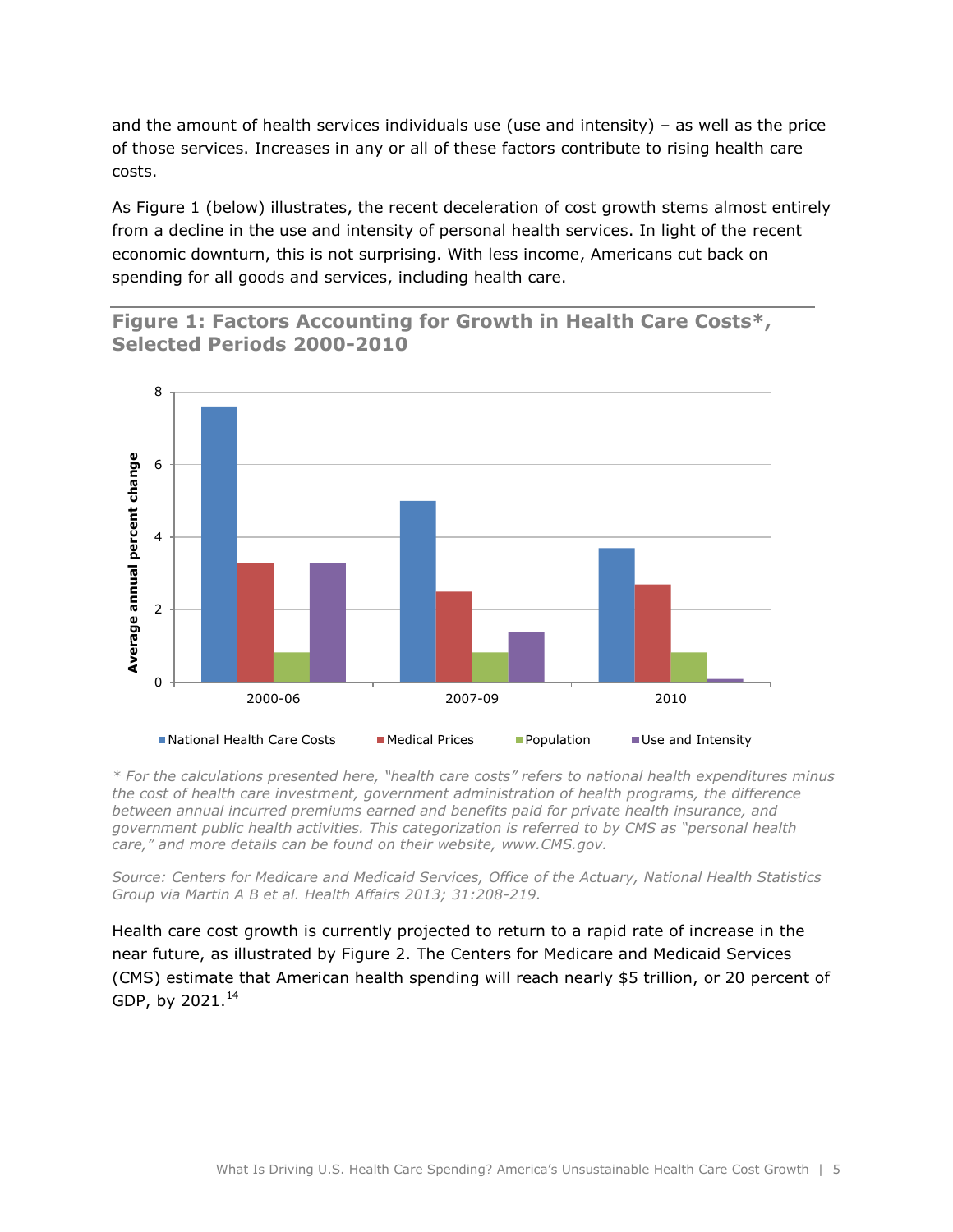

#### **Figure 2: U.S. National Health Expenditures as a Share of GDP, 1960-2021**

*Source: Centers for Medicare and Medicaid Services.*

Moving forward, all three of the factors mentioned above – population, utilization rates and prices – are expected to continue (or resume) their upward paths. In this paper, we describe a range of complex "drivers" that are responsible for our high levels of health spending today. Some drivers will continue to push these factors (population, utilization rates, and prices), and thereby national health care costs, ever higher. The drivers listed below represent both structural barriers to the reduction of health care spending within the current system (such as the fee-for-service system of health care reimbursement) and more dynamic, changing aspects that will impact the overall growth rate of health care spending (such as the increasing prevalence of chronic disease). Broadly, these health care cost drivers include:

- Fee-for-service reimbursement;
- Fragmentation in care delivery;
- Administrative burden on providers, payers and patients;
- Population aging, rising rates of chronic disease and co-morbidities, as well as lifestyle factors and personal health choices;
- Advances in medical technology;
- Tax treatment of health insurance;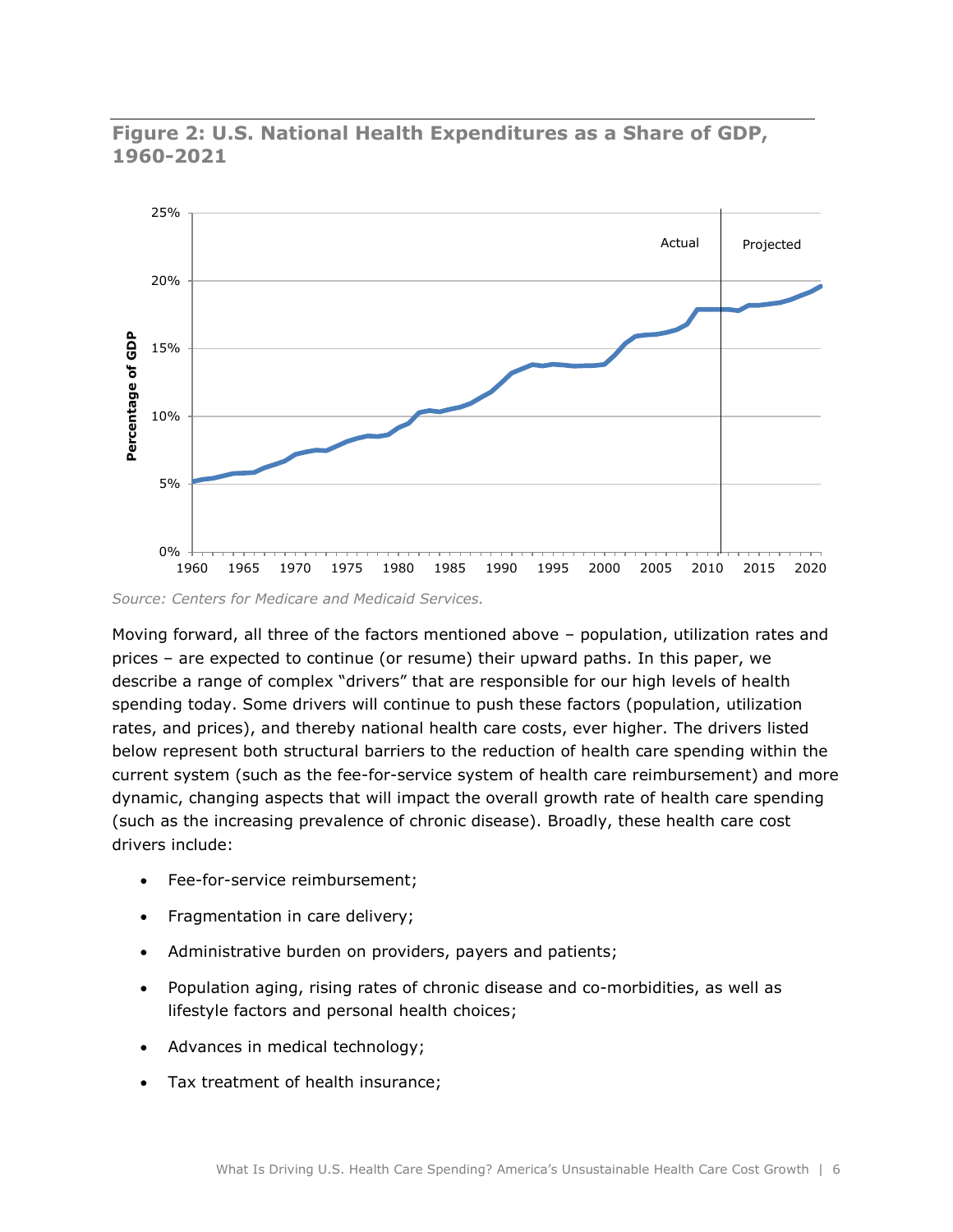- Insurance benefit design;
- Lack of transparency about cost and quality, compounded by limited data, to inform consumer choice;
- Cultural biases that influence care utilization;
- Changing trends in health care market consolidation and competition for providers and insurers;
- High unit prices of medical services;
- The health care legal and regulatory environment, including current medical malpractice and fraud and abuse laws; and
- Structure and supply of the health professional workforce, including scope of practice restrictions, trends in clinical specialization, and patient access to providers.

This paper will provide an inventory and analysis of the key drivers of high and rising health care costs.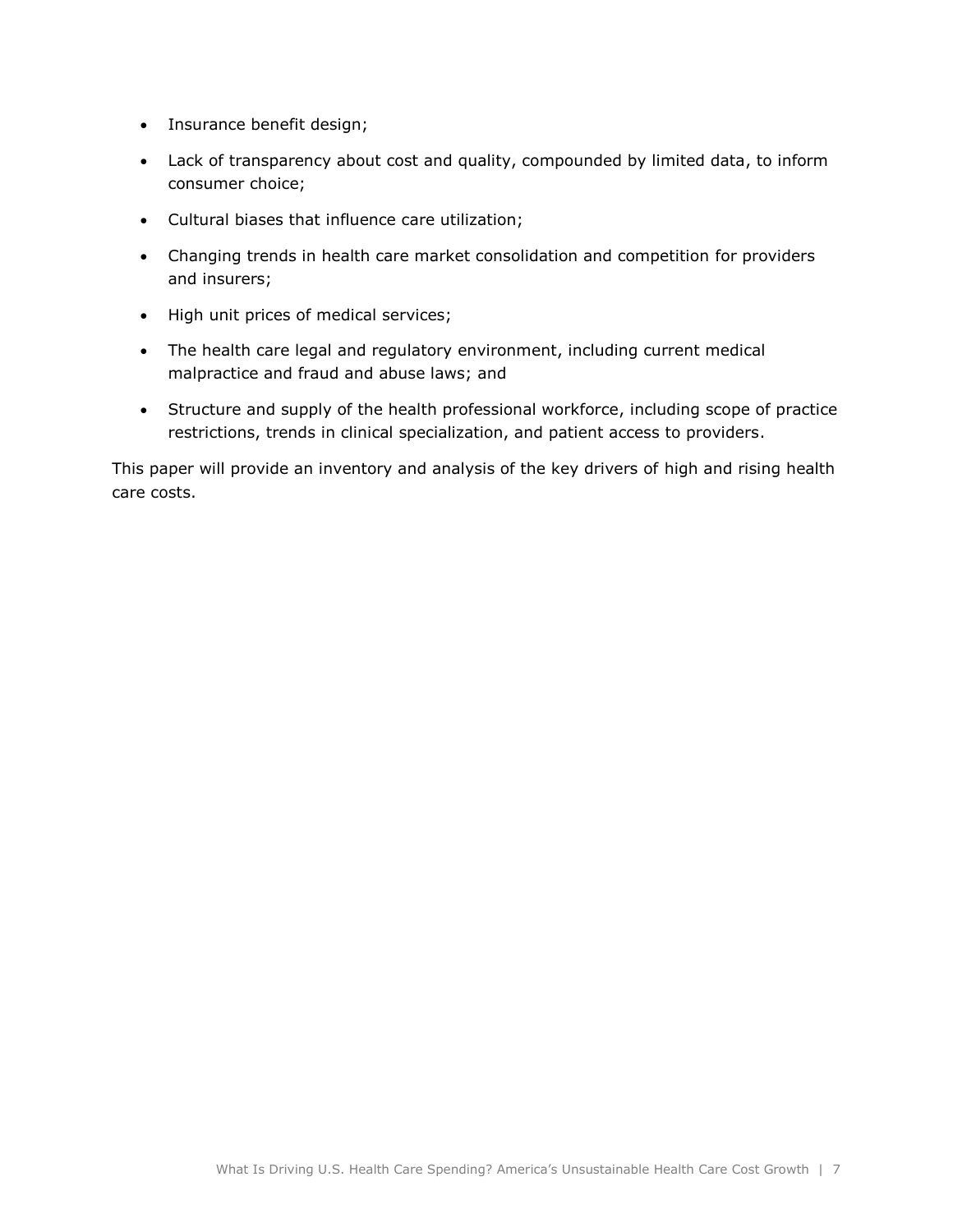## Health Care Financing and Delivery

## Fee-for-Service

#### *Reimbursement under the fee-for-service (FFS) model generates a strong incentive to perform a high volume of tests and services, regardless of whether those services improve quality or contribute to a broader effort to manage care.*

Most health care services provided in the U.S. are paid for through a fee-for-service (FFS) system. A majority of public and private sector payers utilize FFS. In 2008, FFS plans comprised 78 percent of all employer-sponsored insurance plans in the United States.<sup>15</sup> As the term suggests, health care professionals and facilities are paid for each service they provide – the more services provided, the more fees will be paid. Accordingly, reimbursement under a FFS model generates a strong incentive for a high volume of tests, procedures, inpatient stays and outpatient visits, including those that have questionable potential to improve health.

The incentive to generate income by performing more tests and procedures is exacerbated by having the costs typically paid by third party insurance, masking the true cost to consumers. The economic incentives are particularly strong for services with high fixed costs, typically those making extensive use of medical equipment, such as imaging services. Moreover, FFS does not pay for many services perceived to be increasingly important for the management of serious illnesses, especially chronic disease, such as patient education and coordination of care with other providers. Lack of payment for emails, telephone calls or other services provided by professionals other than physicians makes it difficult to shift away from delivery models that rely heavily on in-person contact between patients and physicians. Across the nation, many alternative payment and delivery system pilot programs and demonstrations are underway – both in the public and private sector – with mixed results.<sup>16-17</sup> In CMS's recent Medicare Physician Group Payment Demonstration, the 10 participating physician groups were able to improve quality performance, however, most did not consistently earn the incentive payments available for care quality and cost savings. $^{\rm 18\text{-}19}$ 

FFS may even exacerbate the magnitude of the cost impact of other drivers. For example, because FFS encourages the application of new medical technologies to all patients regardless of whether they are likely to benefit significantly or marginally from that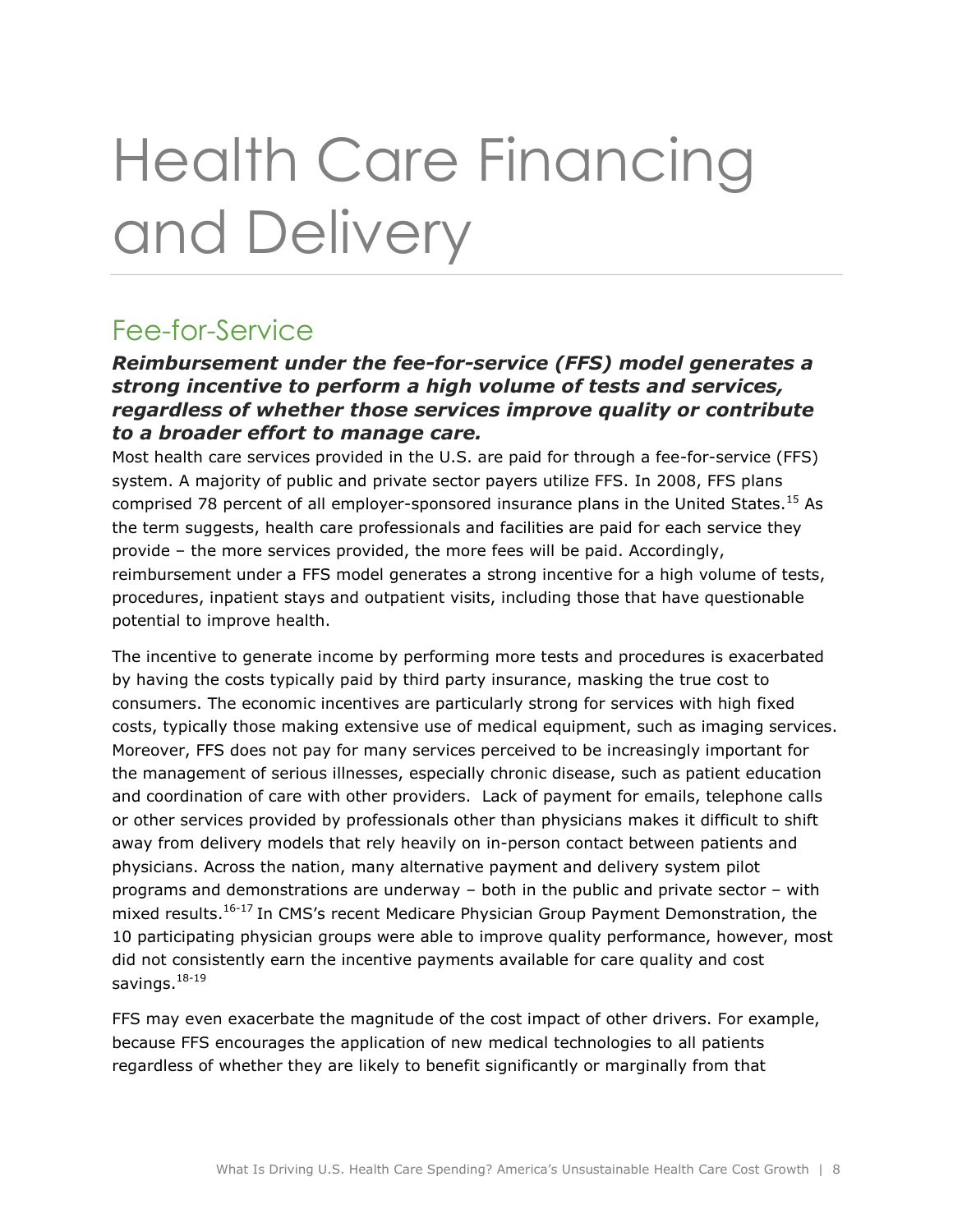technology, the FFS environment increases the magnitude of cost increases from advancing medical technology.

### Fragmentation of Care Delivery

#### *Providers are paid for volume rather than patient outcomes, generating little financial incentive to coordinate with others to deliver more efficient care.*

FFS payment contributes to fragmentation of the health care delivery system. When providers are paid on the basis of service volume rather than on the basis of taking responsibility for an episode of patient care, there is little incentive to coordinate with other providers to deliver care efficiently. Multi-specialty groups are widely considered to be better able to deliver high-quality and coordinated care; however, physician specialists tend to opt for single-specialty groups rather than multi-specialty groups because incomes in the former are potentially higher. $20-21$ 

Lack of care coordination often leads to overtreatment, costing the United States between \$158 and \$226 billion annually, experts estimate.<sup>22</sup> In a 2008 survey, 32 percent of adults reported experiencing duplicative or unnecessary care.<sup>23</sup> A more recent survey of primary care physicians found that 42 percent believed patients in their own practice were receiving too much care. $24$ 

Fragmentation may also contribute, at least in part, to preventable medical errors. Avoidable errors can stem from a failure to appropriately manage patient care or to deliver needed services, resulting in conditions such as pressure ulcers and surgical site infections.<sup>25</sup> In total, medical errors may have contributed to an estimated \$17 billion in health spending in 2008.<sup>26</sup>

A good example of the need for more coordinated care delivery is the population that is dually eligible for Medicare and Medicaid, 60 percent of which suffer from multiple chronic conditions.<sup>27</sup> Representing only 15 percent of the Medicaid population and 16 percent of the Medicare population, these dual eligibles account for nearly 40 percent of Medicaid spending and 27 percent of Medicare spending. $^{28}$ 

### Administrative Burden

#### *Our complex system of payment and delivery leads to increased paperwork and the need for greater administrative resources, raising provider and payer costs.*

Fragmented payment and delivery leads to higher paperwork and other administrative burdens, raising provider and payer costs and consuming a significant amount of physician and patient time.<sup>29</sup> For example, most providers file claims with numerous health insurance plans, which typically utilize different processes for authorizing services, establishing patient eligibility and paying claims.<sup>30</sup> Navigating this complex system requires significant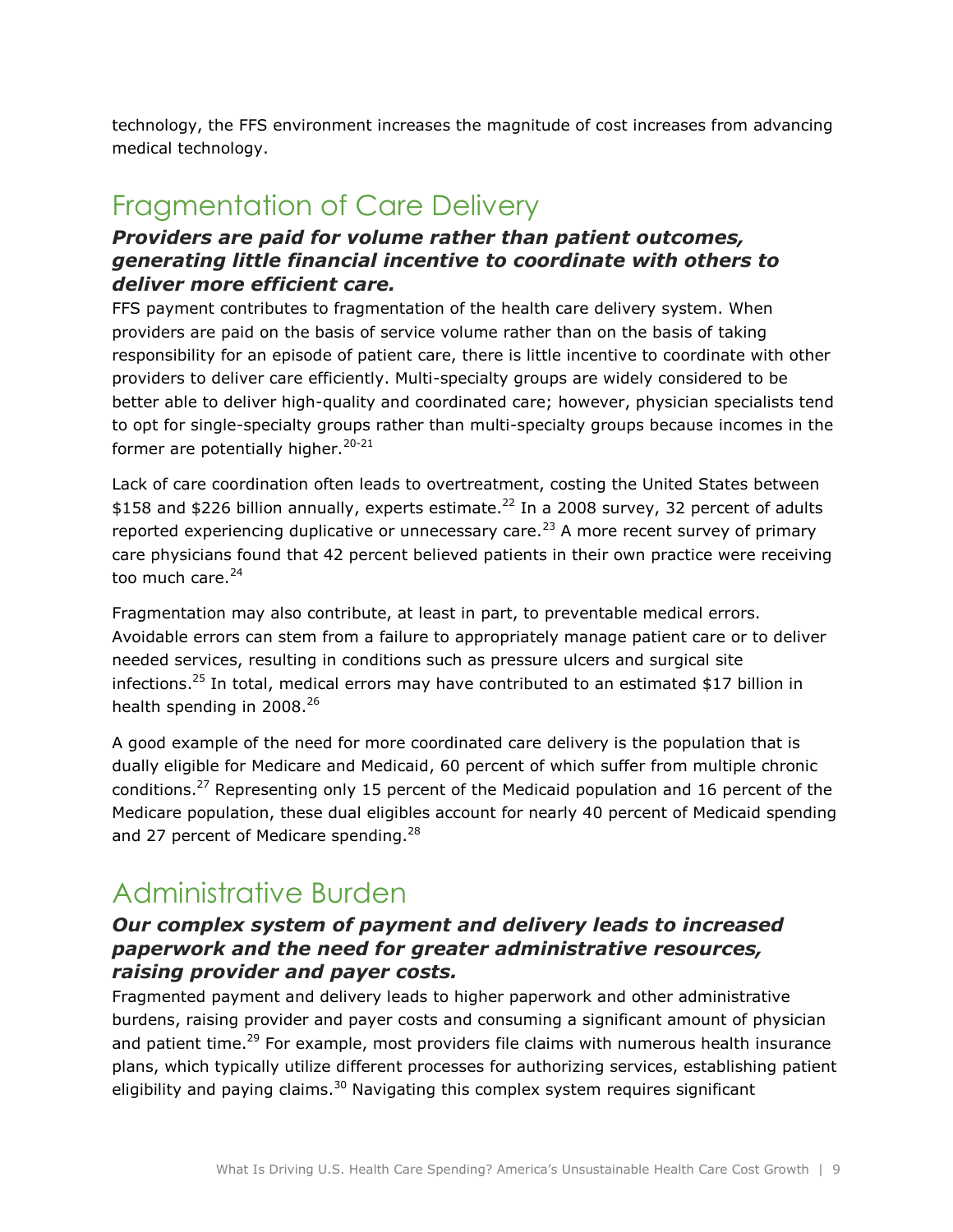administrative resources to complete necessary paperwork and contact payers about treatments, referrals and diagnoses.<sup>31</sup> Administrative costs in the U.S. are estimated to be somewhere between \$156 and \$183 billion annually – and growing.<sup>32</sup>

## Population Needs for **Care**

## Aging

#### *The aging of the population will have a significant impact on health care spending growth.*

Population aging will significantly impact the federal budget in coming years. When an individual turns 65, his or her total cost to the health care system does not suddenly increase. The cost to the federal government, however, will increase because Medicare will generally become the primary insurer. Congressional Budget Office (CBO) analysis indicates that, over the next 25 years (under their Alternative Fiscal Scenario), population aging will be responsible for 52 percent of the growth in spending on major federal health programs.<sup>33</sup> On average, Medicare enrollment is expected to increase by 1.6 million annually, leading to a total of nearly 81 million beneficiaries by 2030. $34-35$  The percentage of people age 65 or older relative to those of working age will grow from roughly 22 percent in 2012 to almost 30 percent in 2022.<sup>36</sup>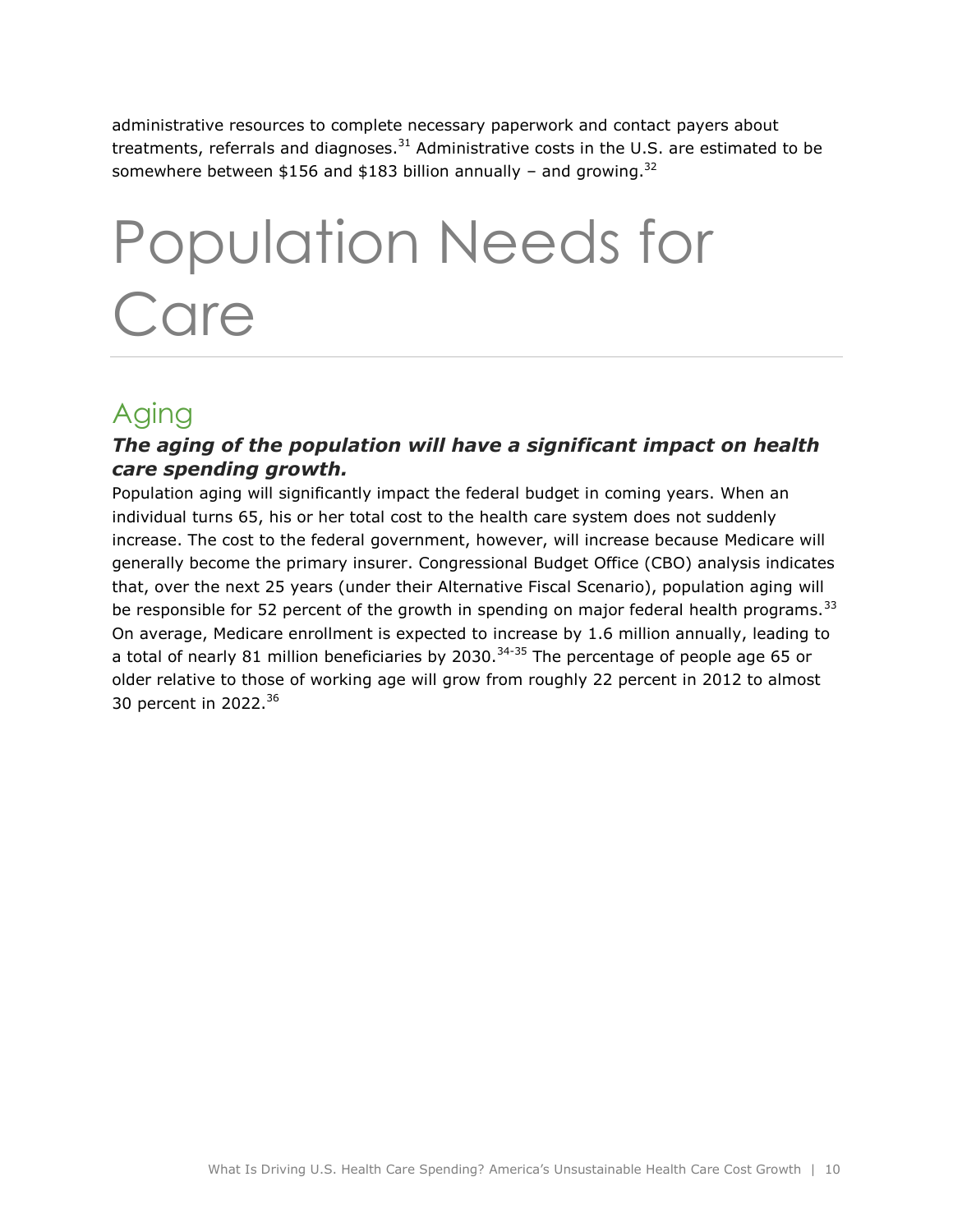

**Figure 3: Population Over 65 as Share of Working Age Population**

*Source: Congressional Budget Office.*

Aging will impact both federal spending and system-wide health care spending. As the Baby Boom generation ages and leads to a population with a higher proportion of seniors, overall per capita spending will increase. Research examining demographic trends suggests that for the next 10-20 years, aging will increase spending growth by approximately 0.5 percentage points per year.<sup>37</sup> This spending growth increase reflects not only the aging of the Baby Boom generation, but increasing longevity due to factors such as advances in medicine and technology, particularly for the treatment of cardiac disease, and reduced rates of smoking.<sup>38</sup> Additionally, health care spending at the end of life accounts for a large portion of overall spending. In 2006, Medicare spent \$38,975 per person on patients in the last year of life, roughly one quarter of the program's total spending.<sup>39</sup> Caring for patients at the end of life requires expensive services, such as inpatient hospital stays, hospice care, outpatient care, physician care, home health, and skilled nursing facility care.<sup>40</sup>

Over the coming decade, Medicare spending per beneficiary is expected to grow significantly slower, on average, than its historical trend and slower than the cost of private insurance. Due to a number of factors, however, such as the influx of younger (and thus healthier on average) Baby Boomers, it is unclear whether this trend will continue. In general, the relative growth rates of Medicare and private insurance costs vary over time, depending largely on the timing and intensity of various efforts to constrain costs in the public and private sectors. Therefore, it is important to address system-wide health care spending growth.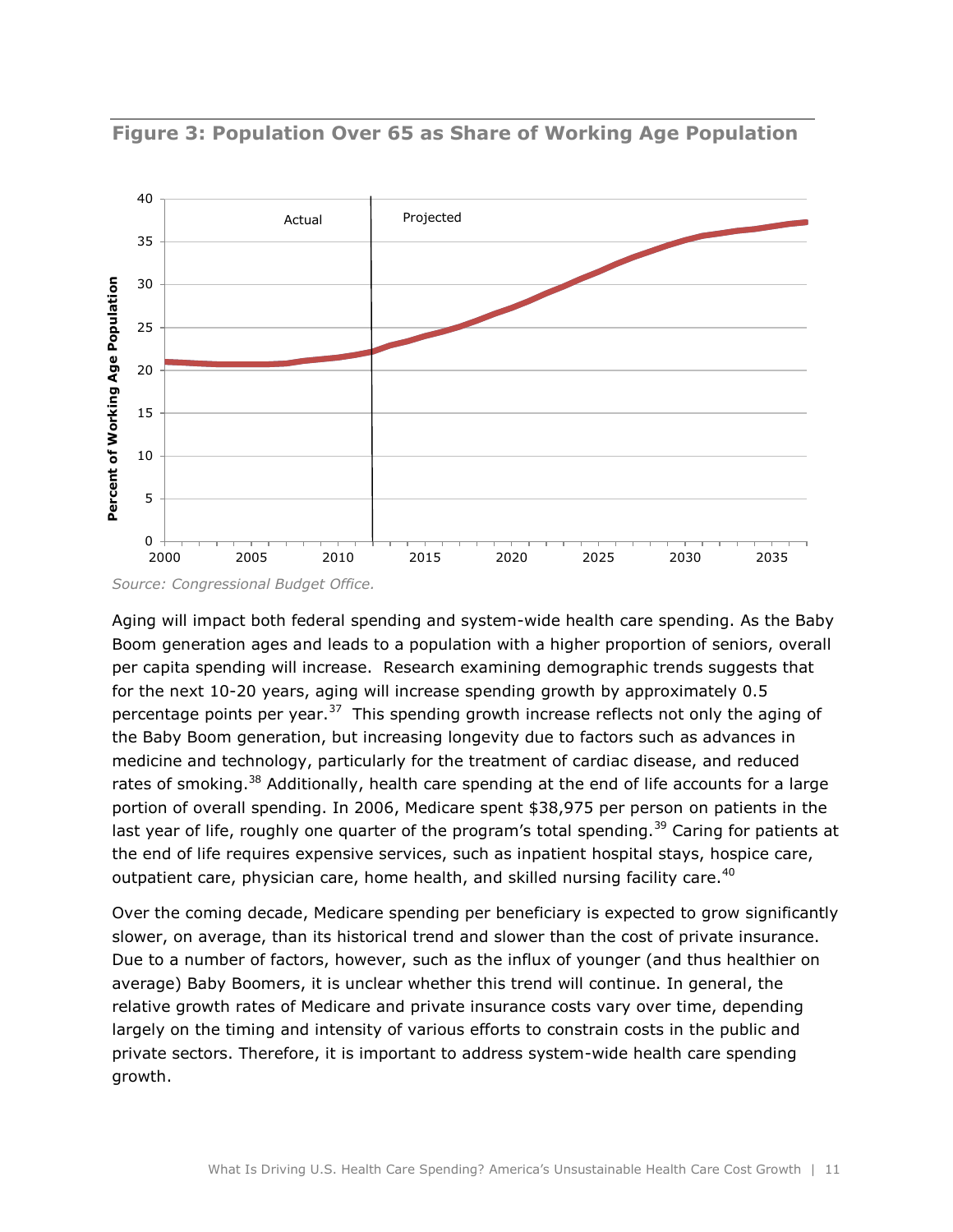## Chronic Disease

#### *The rapidly increasing number of individuals with chronic disease account for a disproportionate percentage of overall health spending.*

Individuals with chronic diseases utilize high volumes of complex health care services – roughly 84 percent of U.S. health care dollars and approximately 99 percent of Medicare spending are attributable to these individuals. $41$  Figure 4 compares the percent of the population with chronic disease to total health care spending for these individuals. Chronic disease is also correlated with aging, as approximately 80 percent of American seniors have a chronic condition.<sup>42</sup> Nearly half of the U.S. population suffers from one or more chronic diseases, and by 2020, the number of Americans suffering from multiple chronic diseases is expected to reach 81 million, up from 63 million in 2005. $^{43}$ 

**Figure 4: People with Chronic Conditions Account for 84% of National Health Care Dollars and 99% of Medicare Spending**



*Sources: Medical Expenditure Panel Survey, 2006 and Robert Wood Johnson Foundation, Chronic Care: Making the Case for Ongoing Care, February 2010.*

Research shows that rising rates of obesity, through its effects on the prevalence and severity of many chronic diseases, accounts for a significant portion of health spending growth.<sup>44</sup> In a 2012 study, CDC noted that many chronic conditions are preventable, and often accelerated by a personal choice to engage in unhealthy behaviors.<sup>45</sup>

The relationship between behavioral health issues and chronic disease is also important to consider. Behavioral health affects both mental and physical well-being, and includes health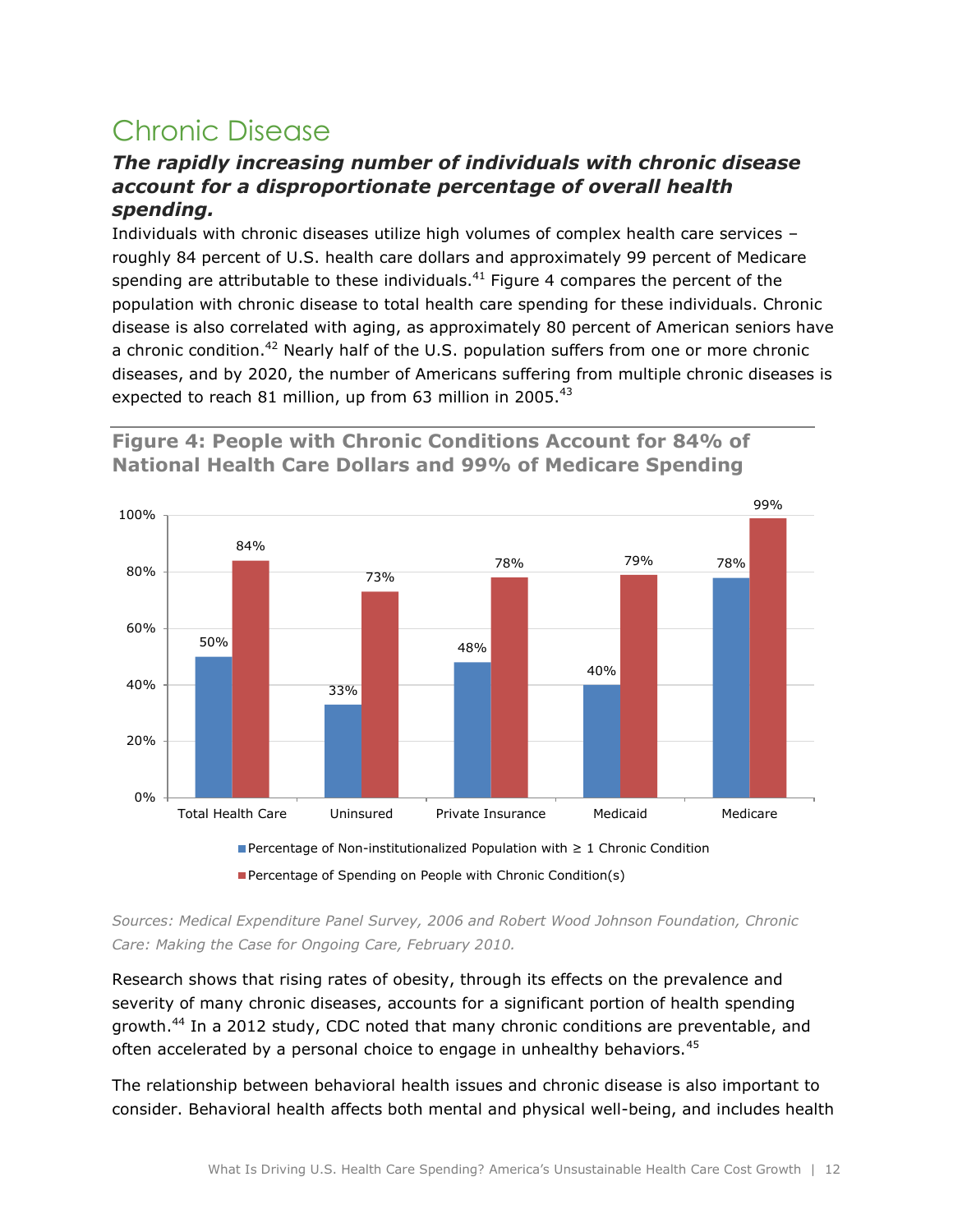problems such as major depression, bipolar disorder, or substance abuse, all of which can complicate the effective treatment of other chronic conditions. <sup>46</sup> Annually, approximately one in four American adults suffer from a diagnosable mental disorder.<sup>47</sup> Moreover, 17 percent of American adults experience a co-morbid mental and medical condition in a given year.<sup>48</sup> The presence of mental illness can worsen the prognosis for treatment of chronic conditions such as diabetes and heart disease, and lead to higher costs, worsened symptoms, and lower quality of life. $49-50$  For example, depression associated with cardiac disease can lead to higher medical costs and increased risk that a patient will not comply with recommended treatments.<sup>51</sup> The burden of mental illness falls disproportionately on our poorest citizens. In 2005, behavioral health accounted for \$135 billion, or 7.3 percent of total health care costs.<sup>52</sup> Medicaid paid a larger share of this total than other public and private sources in the United States, a total of 28 percent.<sup>53-54</sup> According to a recent inventory of state insurance mandates, coverage of general mental health benefits can result in a minimal (one to three percent) increase in premiums.<sup>55</sup>

## Advancing Medical **Technology**

#### *Advances in medical technology can both increase health system efficiency and encourage unnecessary utilization of expensive treatments in FFS.*

Advances in medical technology are a major contributor to improving health and increasing longevity, but unnecessary utilization of new technology – especially where a less costly treatment would be equally effective – drives health care spending. The value of new technology largely depends on whether the increased spending on a new technology is justified by its ability to improve patient health outcomes. Though it is often an overall cost driver, advancing technology can positively or negatively impact cost growth. Previous studies distinguished between new technologies that substitute for older ones, which may either increase or decrease costs, and those that expand the range of treatments available, which almost always increase costs.<sup>56</sup>

A key challenge in employing advancing technology is assessing its effectiveness in improving patient outcomes. In the United States, many patients associate the use of more advanced technology, more tests, and more procedures with better care – even if clinical evidence demonstrates that these additional treatments do not improve patient health outcomes.<sup>57</sup>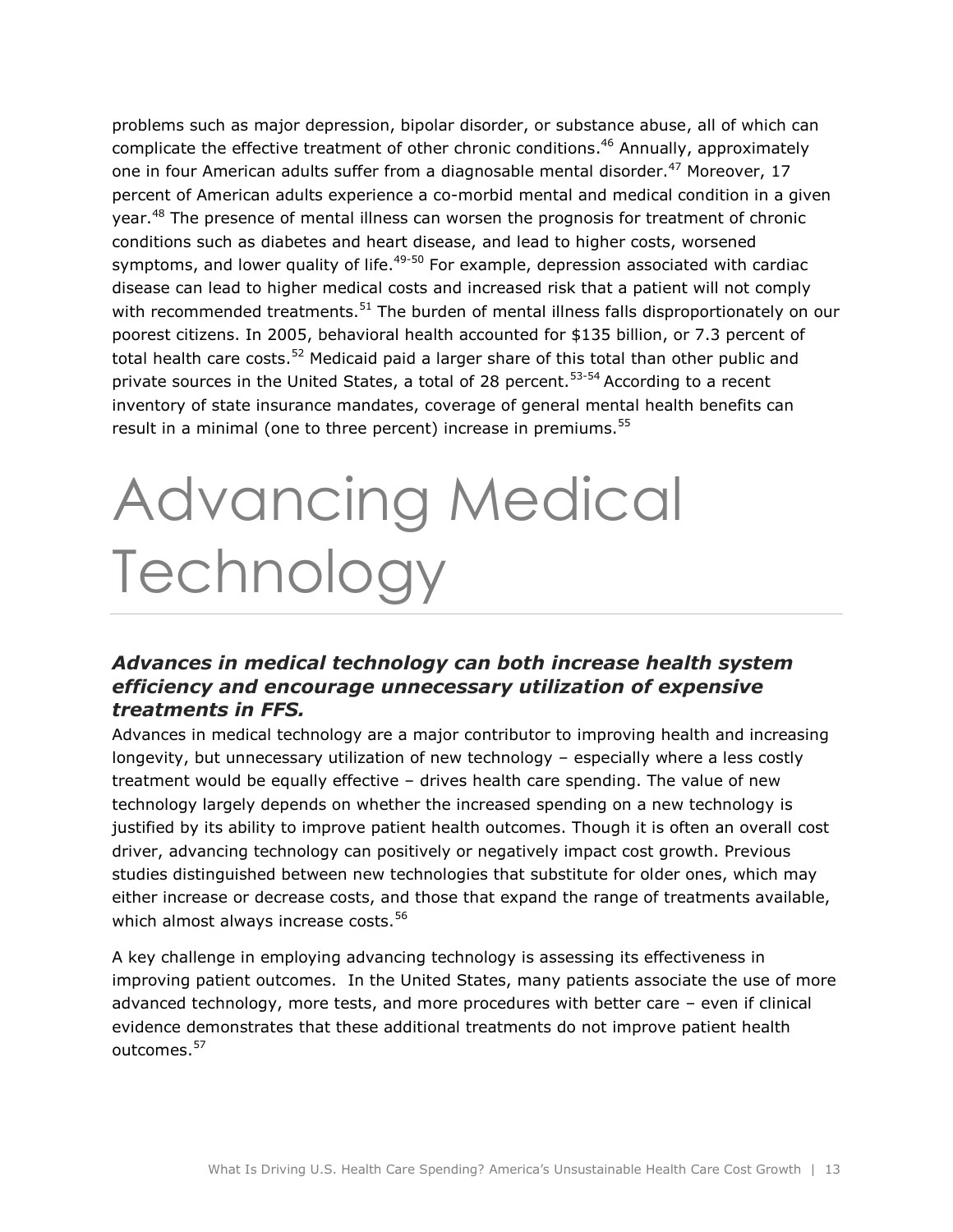## Insurance Design

## Tax Treatment of Health Insurance

#### *The employer-sponsored health insurance tax exclusion encourages increasingly generous benefit designs and represents a significant loss in revenue for the federal government.*

Under current law, employer contributions to employee health benefits are tax deductible as business expenses to the employer and are excluded from an employee's taxable income. Additionally, most employees – 54 percent of workers in firms with under 200 employees and over 90 percent of workers in larger firms – are permitted to use pre-tax income to pay for their employer-sponsored health insurance (ESI) premium contributions.<sup>58</sup>

The employer-sponsored health insurance tax exclusion allows employers to offer generous health plan benefits at a lower net cost. For example, consider a worker earning \$50,000. She pays a marginal rate of 25 percent in federal income taxes, 6.3 percent (on average) in state income taxes if she lives in a state with an income tax, and, in effect, a combined (employee and employer) payroll tax of 12.4 percent for Social Security and 2.9 percent for Medicare. If her total ESI plan premium is \$10,000, the exclusion saves her \$4,660, or 46.6 percent of the total cost, in taxes.<sup>59</sup> Therefore, her after-tax cost of health insurance is only \$5,340. This heavy subsidization of ESI can make additional health insurance benefits more valuable to many workers than additional cash compensation.

Moreover, the ESI tax exclusion is regressive in the sense that it generally subsidizes individuals at higher incomes more than individuals at lower incomes. $^{60}$  The ESI tax exclusion represents a total of about \$250 billion in annual revenue loss to the U.S. Treasury.<sup>61</sup>

## Utilization and Prevention

#### *Access to health care services with little cost-sharing encourages higher care utilization and leads to increased spending.*

Another consequence of the ESI tax exclusion is that it incentivizes employers to offer generous benefit designs and lower patient cost-sharing, which, in turn, encourage higher care utilization.<sup>62</sup> Similarly, in Medicare, 90 percent of beneficiaries have some source of supplemental coverage that limits their out-of-pocket responsibility.<sup>63</sup> Supplemental coverage comes from numerous sources, including Medicaid, employers and Medigap, with many of these payers providing protection against all or nearly all of Medicare's costsharing.<sup>64</sup> This practice leads to a higher utilization of services, increasing overall health spending. <sup>65</sup> Medicare outlays, in particular, rise because Medicare pays a large percentage of the spending from increased utilization. Many research studies suggest that increased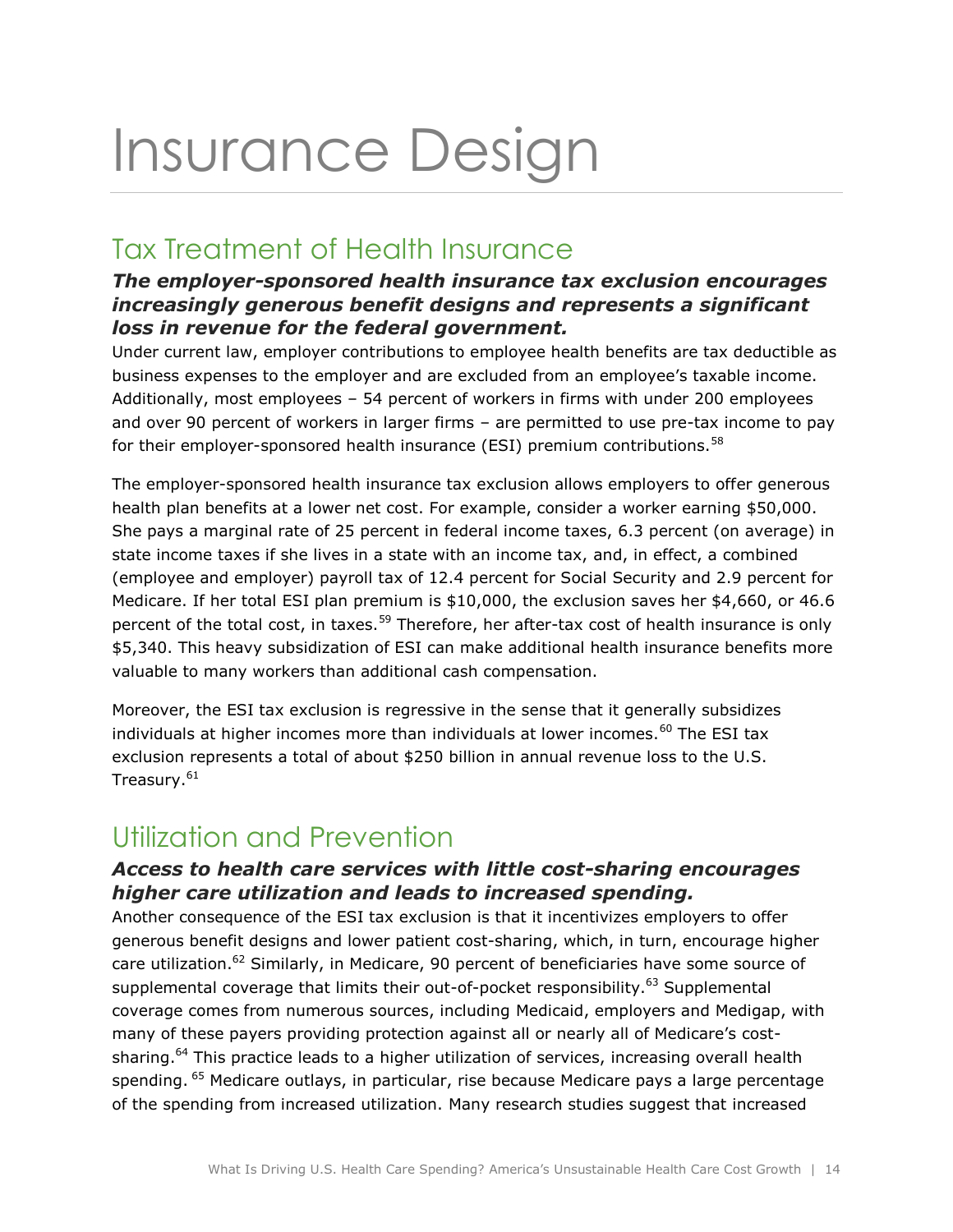patient cost-sharing leads to lower utilization of both appropriate and inappropriate services.<sup>66</sup>

Coverage for preventive services, which typically feature no patient cost-sharing, has also increased over time. Some preventive services can lower spending by reducing the incidence of disease (e.g., through immunizations) or diagnosing it earlier (e.g., through routine cancer screenings) and precluding disease progression that would require more costly interventions. Many preventive services, however, increase total health system spending because of the large numbers that must be screened to find conditions where earlier intervention is effective.<sup>67-68</sup> Targeted application of preventive services, based on unique patient history and evidence-based practice, may be a more cost-effective way to utilize prevention.<sup>69</sup>

## Lack of Transparency in Cost and Quality Information

### Limited Consensus on Standards of Care

#### *Without reliable information that enables a fair comparison of health care quality and outcomes, patients and clinicians are ill-equipped to utilize the best, most cost effective treatments.*

The United States lacks a uniform, widely-accepted standard for evaluating the effectiveness of medical treatments and technologies. This lack of information is problematic for both patients and their caregivers. Health professionals are continually presented with a large volume of information on new treatments and interventions, but fair comparisons of the effectiveness of various interventions are not readily accessible.<sup>70</sup> Accordingly, health care professionals are frequently ill-equipped to communicate the relative costs and benefits of different treatments to patients.

Even widely accepted, evidence-based information on best practices and interventions is often implemented slowly. Procedures that are understood by many clinicians to be unnecessary are still commonly utilized.<sup>71</sup> The American Board of Internal Medicine Foundation, in conjunction with many specialty societies, published a list of common services for which research shows a lack of positive patient outcomes.<sup>72</sup> For example, imaging services generally increase costs without improving outcomes for patients with low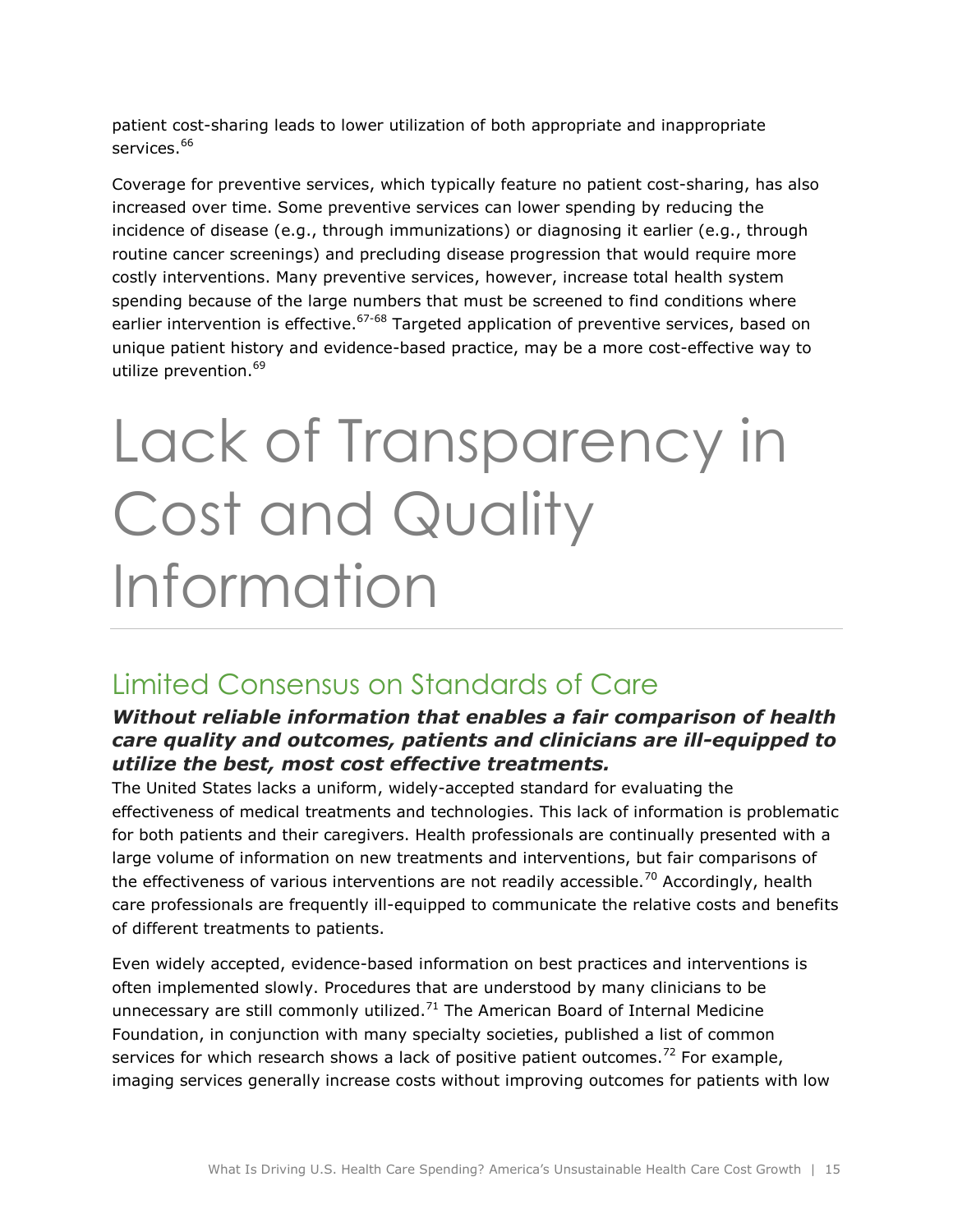back pain.<sup>73</sup> Furthermore, unnecessary treatment can actually expose patients to risk, such as excess radiation from imaging scans.<sup>74</sup>

Consumers are rarely privy to information about the price of medical services. Additionally, insurance benefit designs typically do not encourage consumers to take price into account when choosing a provider. As benefit designs transform over time and create additional incentives to consider the prices of different providers, insurers will need to present these price differences to consumers in a clear and meaningful way.

## Cultural and Institutional Influences

#### *Cultural biases often favor more and prolonged care, regardless of its effectiveness.*

In general, American culture tends to favor medical interventions that have the potential to prolong life or improve function, even when the chances for success are very low, the anticipated improvement is very limited, and the cost of treatment is very high. This cultural bias extends to both patients and providers. Our current reimbursement system, as well as our institutional and educational practices, do not adequately equip or encourage clinicians to have open discussions about the ultimate value of a particular intervention with their patients.<sup>75</sup> This leaves patients without the tools they need to become more responsible health care consumers and make informed decisions about appropriate care. Cultural and language barriers, among numerous other factors, can also contribute to the prevalence of racial and ethnic disparities in care quality and outcomes.<sup>76</sup>

## Competition and Consolidation

## Choice and Market Forces

#### *Imbalances in market power due to regional variation as well as increasing provider and payer consolidation hinder market forces from limiting high prices.*

Market competition can lower prices, improve productivity, and encourage innovation.<sup>77</sup> In a functioning market, individuals or entities evaluate competing suppliers and make informed choices about where to spend their money. In the health care system, however, numerous factors obstruct this basic dynamic.<sup>78</sup> As discussed above, consumers are often shielded from the direct cost of care, and information about the cost-effectiveness and potential adverse consequences of health care interventions is incomplete and difficult for patients to access in a meaningful way. The concentration of provider and payer market share varies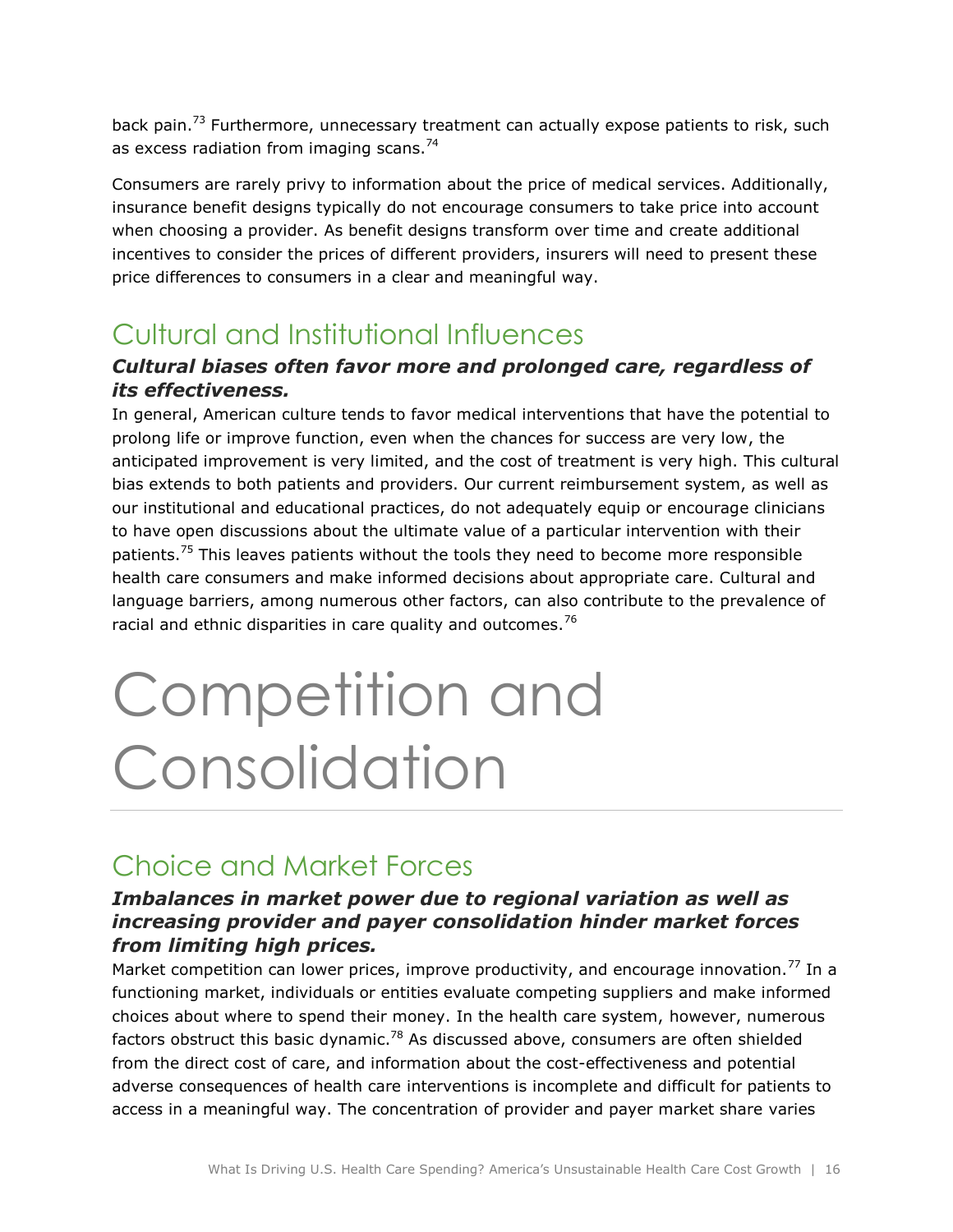across the nation.<sup>79-80</sup> Excessive concentration of either providers or insurers in a single market can impact competitive price negotiation and potentially limit consumer choice.<sup>81-82</sup>

## Provider Consolidation

#### *Growing consolidation among providers can improve the delivery of care, but misuse of market power to increase the price of services is a risk.*

Increasing provider consolidation, such as hospitals merging into larger systems or directly employing physicians, is one of the more prominent trends in America's current health care system.<sup>83</sup> Consolidation can encourage reduced waste and greater efficiency by facilitating clinical integration of services and coordination of care.





#### *Source: Center for Studying Health System Change (HSC) Community Tracking Study Physician Survey.*

Organizing fragmented providers will be a necessary part of the transition to a delivery system focused on better value. The risk of consolidation is increased prices and lack of incentives for dominant providers to innovate and increase efficiency.<sup>84</sup> A recent study found that hospitals in concentrated markets are able to charge considerably higher prices than hospitals in competitive markets for comparable patients.<sup>85</sup> For example, the price for a coronary angioplasty was 25 percent higher and total knee replacement was 19 percent higher in more concentrated markets.<sup>86</sup> In total, research suggests that hospital consolidation during the 1990s raised inpatient prices by at least five percent. $87$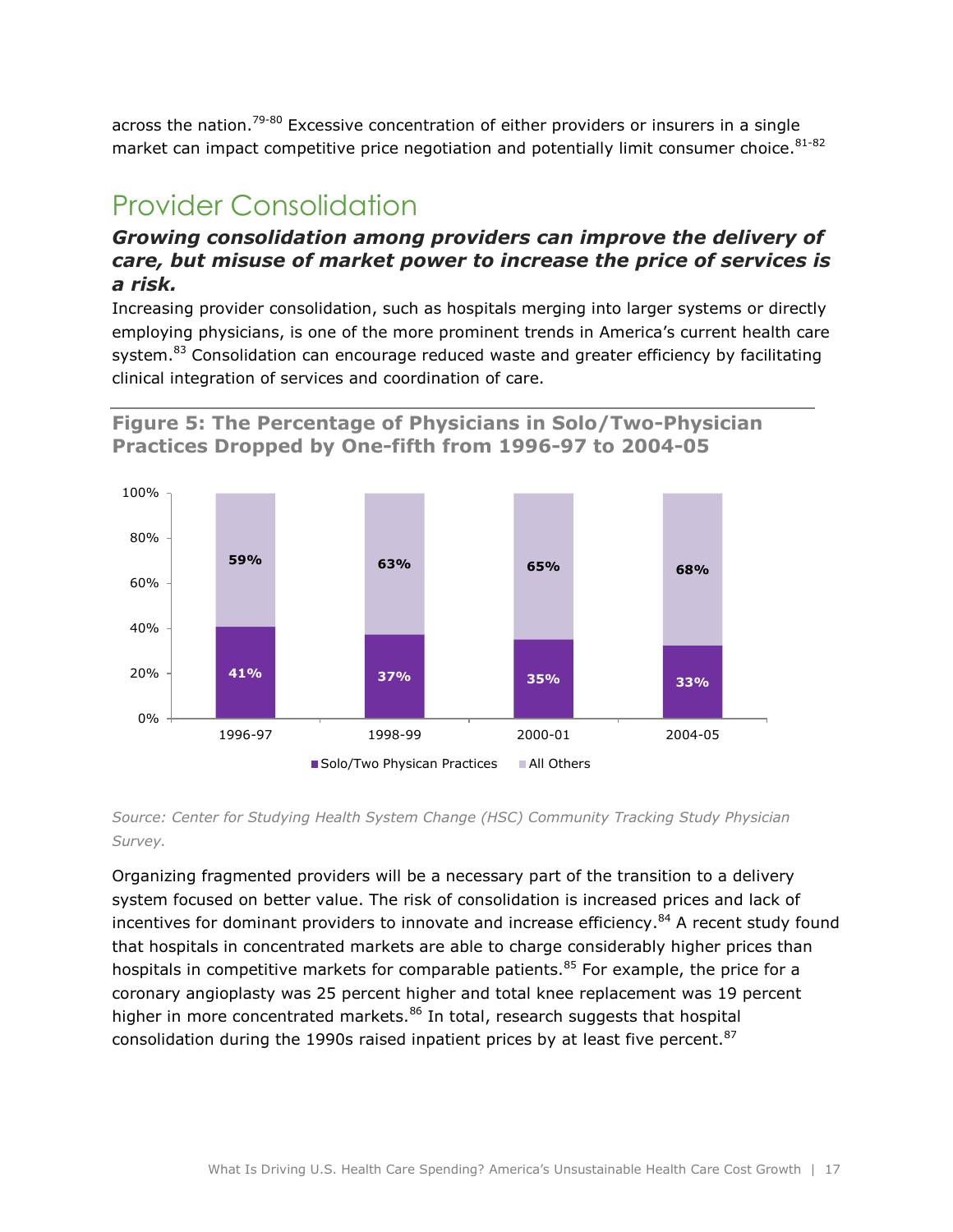## Insurance Industry Consolidation

#### *Larger insurers are gaining market share across the nation. Potentially, insurers could use this power to negotiate lower provider reimbursement.*

The insurance industry is also experiencing market consolidation. Large national insurers and mid-size, multi-state plans are gaining market share at the expense of smaller regional insurers.<sup>88</sup> Part of this reflects the advantages rising from scale economies required to implement more advanced data systems and care management technologies. Large multilocation employers' shift toward favoring a single carrier for employees in all locations – as opposed to choosing plans in each location – has hurt regional insurers as well.<sup>89</sup>

More consolidated insurers could either increase or decrease health care spending. As intermediaries, larger insurers have more clout with both purchasers of insurance as well as providers. A dominant insurer can negotiate lower prices with providers through the threat of exclusion from local networks. Consolidated insurers can either translate these lower prices into lower premiums, or maintain premium levels and increase profit margins with minimal fear of losing beneficiaries. 90

Some experts argue that current laws, which prevent consumers from buying insurance outof-state, negatively impact competition and restrict consumer choice.<sup>91</sup> Others contend that selling insurance across state lines will have a limited impact on competition, and may encourage higher premiums while discouraging the inclusion of critical health benefits.<sup>92</sup> State-based health insurance exchanges (including, but not limited to those proposed by PPACA) might have larger effects on competition by lowering barriers for insurers to enter additional markets. Such proposals would not affect the majority of employer-based coverage, in which large and mid-sized employers are typically self insured and exempt from state regulation.

### Unit Prices

#### *The U.S. pays higher prices for health services, which leads to higher spending.*

There is mounting evidence that the U.S. pays more for medical services and products than other nations. For example, U.S. commercial diagnostic imaging fees are, on average, far higher than other countries.<sup>93</sup> A recent evaluation of top-selling drugs showed that drugs in the U.S. are 2.3 times more expensive than in other nations.<sup>94</sup> Physicians in the United States – both primary care and specialists – are reimbursed at higher rates than their counterparts in other countries. Per capita spending on physician services in the U.S. reached \$1,599 in 2008, compared to only \$310 in other Organization for Economic Cooperation and Development (OECD) countries.<sup>95</sup>

There are a variety of factors that drive high prices, including the cost of new medical technology and equipment, administrative burdens, and greater fragmentation among the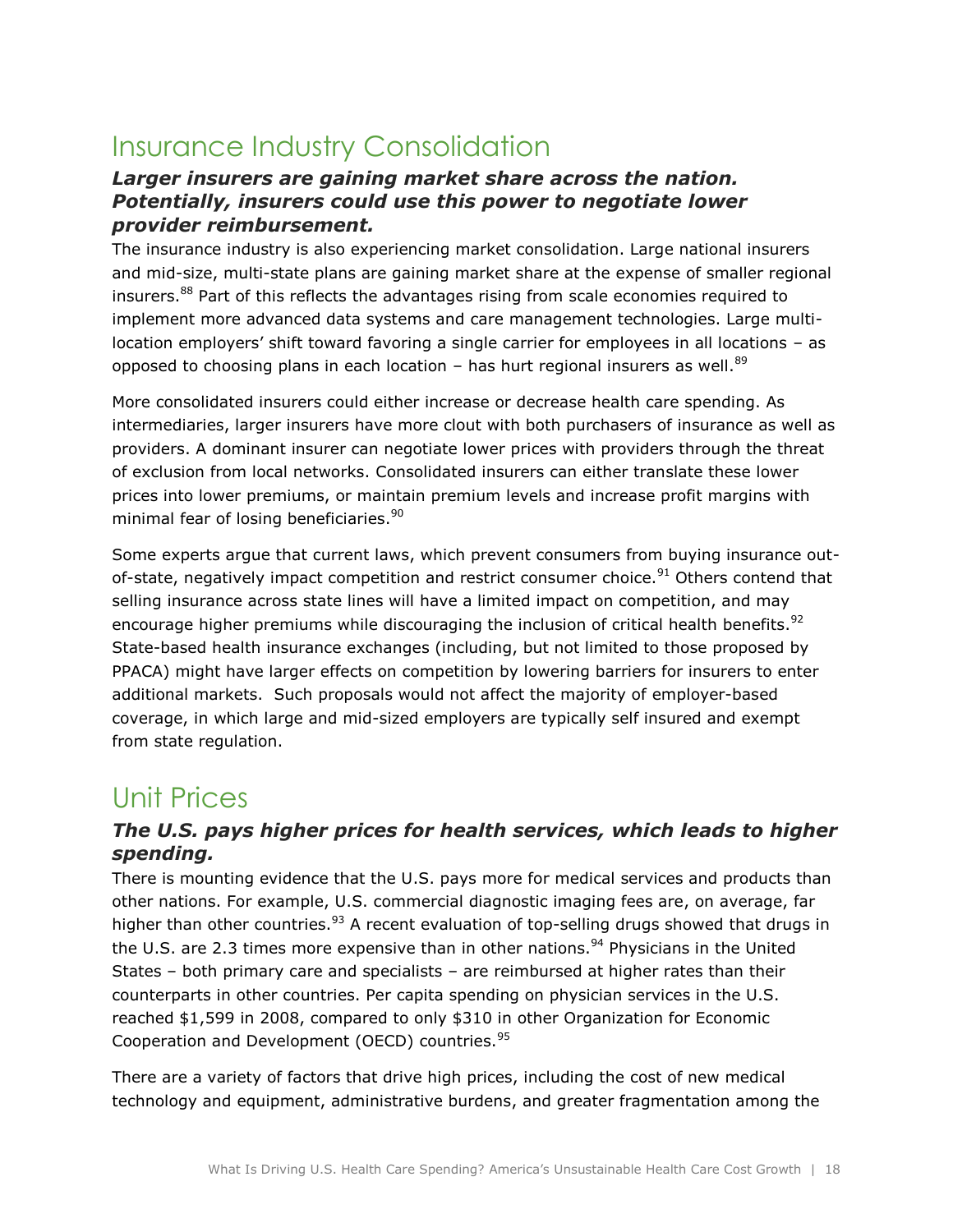purchasers of health services.<sup>96</sup> In some countries, the government sets prices or a consortium of insurers negotiating under a government-supervised framework is the only buyer. In the United States, buyers are numerous and their leverage is constrained by Americans' desire for broad provider choice.

## Legal and Regulatory Environment

### Legal Barriers

#### *The current U.S. legal and regulatory environment drives up costs to our health care system by preventing transition to more costeffective systems of care.*

Our current regulatory system is structured to support the FFS model of health care delivery and payment. This legal environment indirectly encourages spending growth by making it more difficult for providers and payers to implement more cost-effective systems of care. Antitrust, anti-kickback and physician referral ethics laws – among others – are intended to prevent inappropriate activity within current payment and delivery systems. In many cases, the concerns that arise under FFS, such as physician self-referral, are reversed under alternative systems. For example, under a capitated system of health care payment, fear that providers will withhold necessary services to stay under budget may be a greater concern than overutilization of services. $97$  Reforms to current law and regulations should complement the implementation of alternative models of health care delivery and payment. Simply eliminating or changing current laws within the context of a predominantly FFS payment system is unlikely to help control costs.

## Medical Malpractice

#### *Fearing malpractice lawsuits, many physicians significantly drive up costs to our health care system by ordering unnecessary tests and treatments.*

Aside from the direct costs of medical lawsuits and high malpractice insurance premiums, our inefficient medical malpractice system also contributes to high health care costs through the practice of "defensive medicine" – tests and treatments that physicians prescribe largely in response to the threat of lawsuits. In a 2003 survey of physicians in high-risk specialties, 93 percent reported utilization of additional diagnostic procedures, tests and imaging technology services due to concern over growing malpractice costs.<sup>98</sup> Similarly, in a 2008 study, 83 percent of physicians surveyed in Massachusetts reported practicing defensive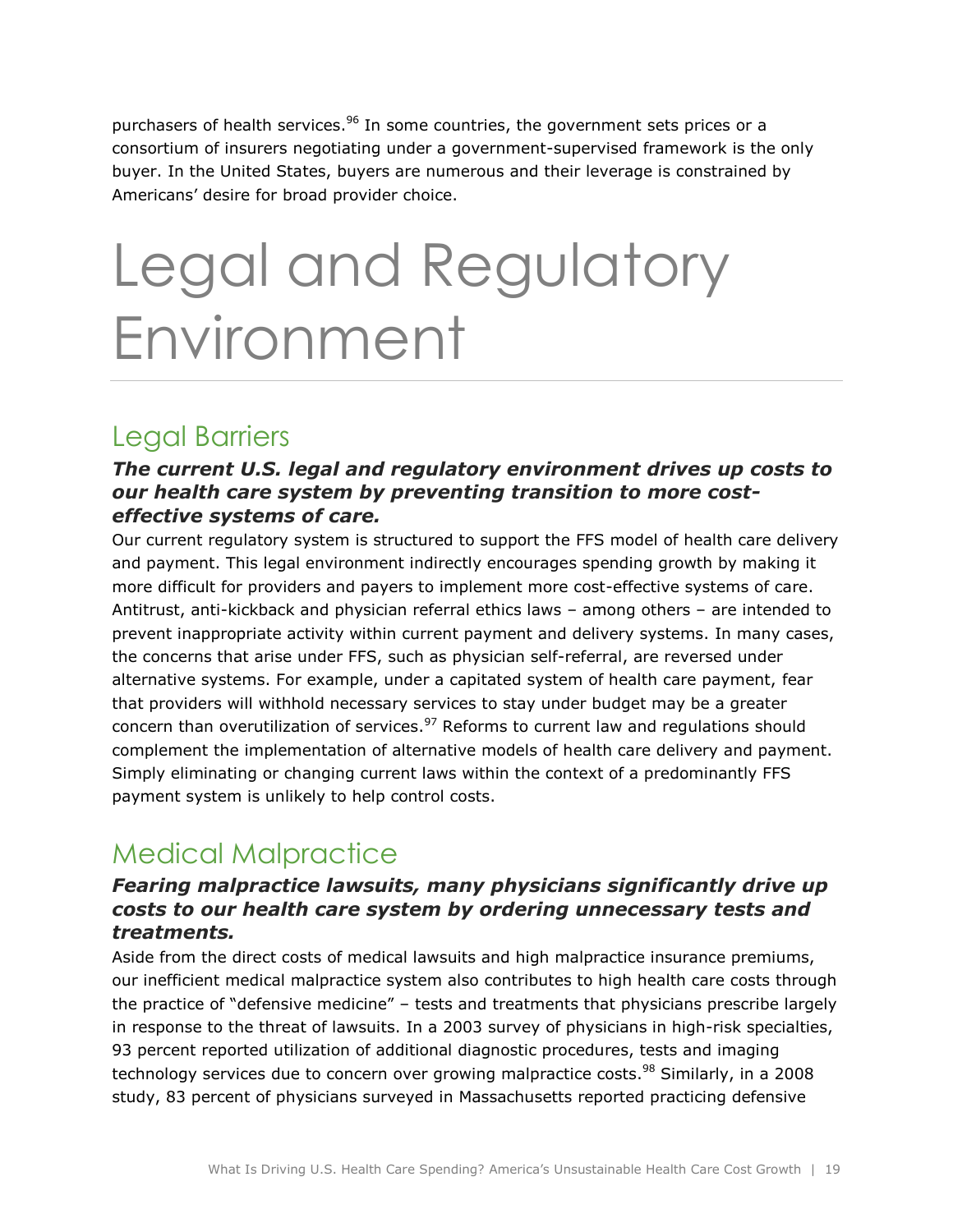medicine.<sup>99</sup> In total, these defensive medicine costs are estimated to be approximately  $$45.6$  billion to over \$650 billion per year.<sup>100-101</sup>

### Fraud and Abuse

#### *Fraud and abuse contributes to wasteful spending in both federal and private sector health programs.*

Fraud, waste and abuse in Medicare and Medicaid cost approximately \$50 to \$100 billion or more annually.<sup>102-103</sup> Increased resources devoted to detecting, investigating and fighting fraud and abuse demonstrate a significant return on investment.<sup>104</sup> Between 2008 and 2010, the return on investment for the Health Care Fraud and Abuse Control (HCFAC) Program in CMS reached a high of 6.8 to one. $105$  PPACA calls for a number of new provisions to combat fraud and abuse. In addition to increased funds for HCFAC, PPACA encourages new approaches to fighting fraud and abuse in Medicare, such as a shift toward prescreening providers, increased disclosure requirements, and data sharing requirements that span multiple government agencies.<sup>106</sup> Numerous entities perform audits to detect fraud and abuse in Medicare. Recently, several congressional leaders called for a review of the administrative burden that these fraud and abuse detection efforts place on providers.<sup>107</sup> Though fraud in Medicare and Medicaid has greater public visibility, fraud and abuse also impact the private sector, accounting for an estimated three to 10 percent of annual, system-wide spending.<sup>108</sup>

## Health Professional **Workforce**

### Scope of Practice Restrictions

#### *Utilizing a physician for a service that another professional is able to effectively and safely provide is a missed opportunity to utilize a lower cost provider.*

Due to various regulations and restrictions, many professionals are not practicing at the "top of their license," meaning that they are not performing the work that reflects the fullest extent of their education and training. The time that a physician spends performing a task that a nurse practitioner (NP), physician assistant (PA), pharmacist or other health professional is qualified to perform drives up health care costs unnecessarily. Scope of practice restrictions vary across the nation, limiting the ability of certain professionals to provide cost-effective care. When an NP or PA can provide the same care to a patient safely and effectively, engaging a physician for this service is a missed opportunity to utilize a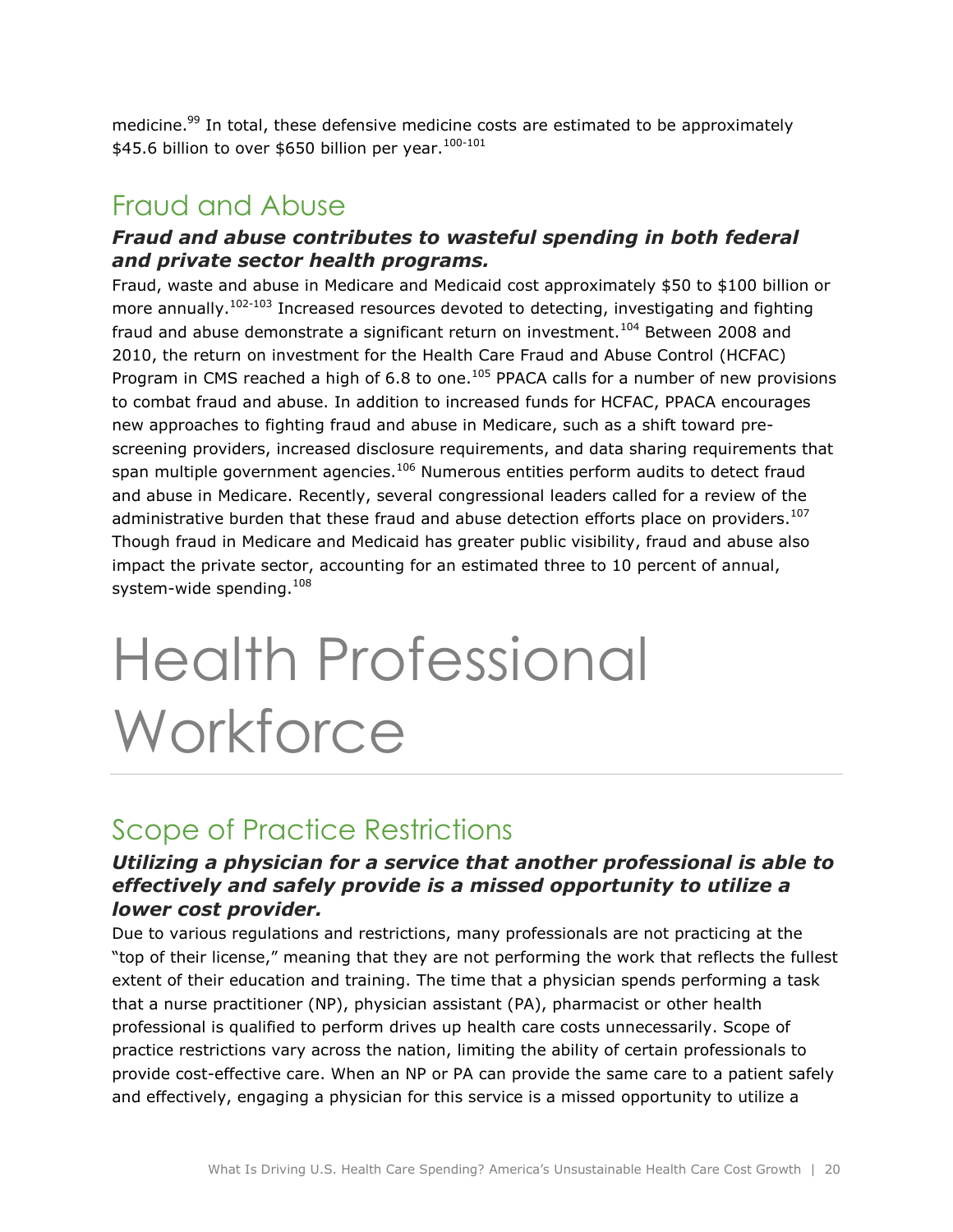lower cost provider. Differing state licensure and insurer payment policies interfere with greater substitution of other health professionals, such as NPs and PAs, for physicians. Furthermore, the required level of physician supervision of these professionals is inconsistent across the nation. Physician oversight of work that can be performed autonomously by other professionals can lead to unnecessary repetition of orders, office visits and services, thus increasing total costs without any additional benefit to patients.<sup>109</sup>

### Health Professional Workforce Shortages

#### *Shortages or maldistribution of health professionals can drive patients to seek care from higher cost providers.*

Utilization of higher cost providers is a major driver of increased health care costs. Lack of accessible primary care professionals may drive patients to seek out specialists for the delivery of primary care services or drive patients to the emergency department. Though the utilization of specialists over primary care physicians may be driven, in part, by patient perceptions or preference, a recent study found that two in five American adults receive primary care services from specialists.<sup>110</sup>

More research is needed to understand and predict both the current and future supply of health professionals and demand for health care services. Experts disagree about whether the United States has an adequate supply of health professionals.<sup>111-112</sup> The total number and geographic distribution of health professionals are key factors in determining the United States' ability to meet the demand for health care services. Without a better strategy for more efficiently meeting the demand for health care services, we are unable to address this cost driver.

## Clinical Specialization

#### *The high ratio of specialty physicians in the U.S. can encourage utilization of higher cost services.*

The United States has a much higher ratio of specialists to primary care physicians than other advanced countries. $^{113}$  Research suggests that more specialists lead to higher costs.<sup>114</sup> Studies show that health care spending is higher in regions with a larger proportion of physician specialists.<sup>115</sup> A 2010 study from the Archives of Internal Medicine found that primary care physicians are reimbursed at a significantly lower rate than specialists: wages are 48 percent higher for surgical specialties and 36 percent higher for internal medicine and pediatric subspecialties. $116$  A career in specialty medicine, such as orthopedics or dermatology, requires more education but leads to greater financial rewards in the long term. The promise of substantially higher income, which also increases ability to pay off educational debt, encourages medical students to pursue specialty care. Between 1965 and 1992, the ratio of specialty physicians to U.S. population grew by 120 percent – compared to only 14 percent for primary care. $^{117}$  Without changing economic incentives, this trend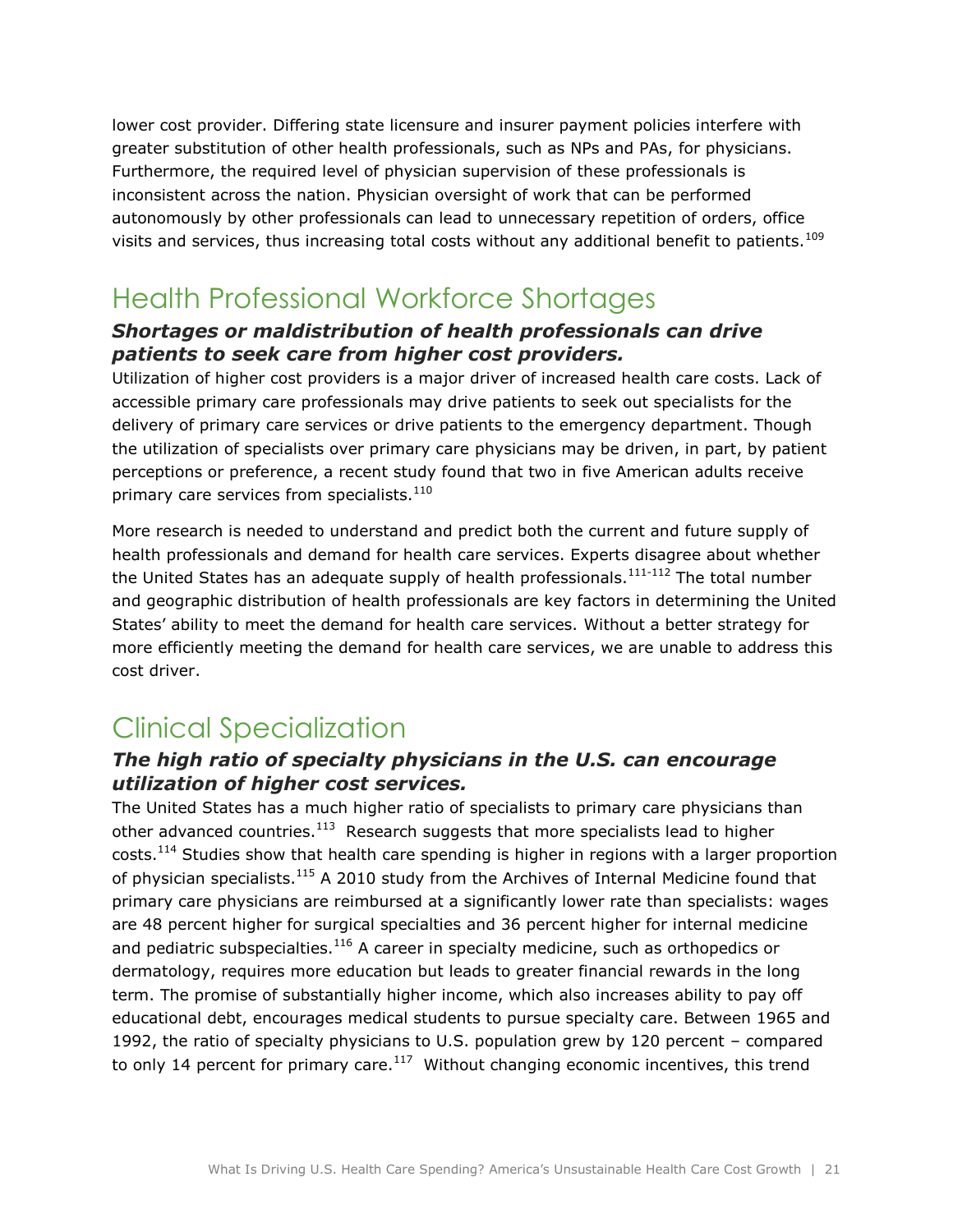has the potential to slow movement towards delivery systems that expand the role of primary care physicians to encourage better care coordination and clinical integration.

### Medicare and Medicaid Participation

#### *Patients that cannot regularly access care via a physician office visit may seek treatment from higher cost providers, such as hospital emergency departments.*

In addition to the differences in specialist and primary care physician reimbursement, Medicare traditionally reimburses at a rate that is below private payers, and Medicaid, on average, pays providers about 72 percent of what Medicare pays for care.<sup>118-119</sup> Some experts attribute physician reluctance to accept new Medicare and Medicaid patients to lower reimbursement from these programs, though the prevalence and severity of this problem is subject to debate.<sup>120-121</sup> In 2011, 31 percent of physicians refused to accept new Medicaid patients and 17 percent refused to accept new Medicare patients.<sup>122</sup> Like uninsured individuals, patients who are unable to access care via a physician office visit often seek care in hospital emergency departments and other outpatient settings, which come at a higher overall price. $123$ 

## Conclusion and Next Steps

The drivers of health care cost growth are complex and multi-faceted. Just as no single driver is responsible for our high and rising health care costs, no single policy solution will be adequate to meet this challenge. For this reason, the BPC Health Care Cost Containment Initiative plans to produce a comprehensive, bipartisan package of health care cost containment options that, if implemented together, could reduce system-wide health care costs, slow cost growth and improve the efficiency and quality of care in the United States.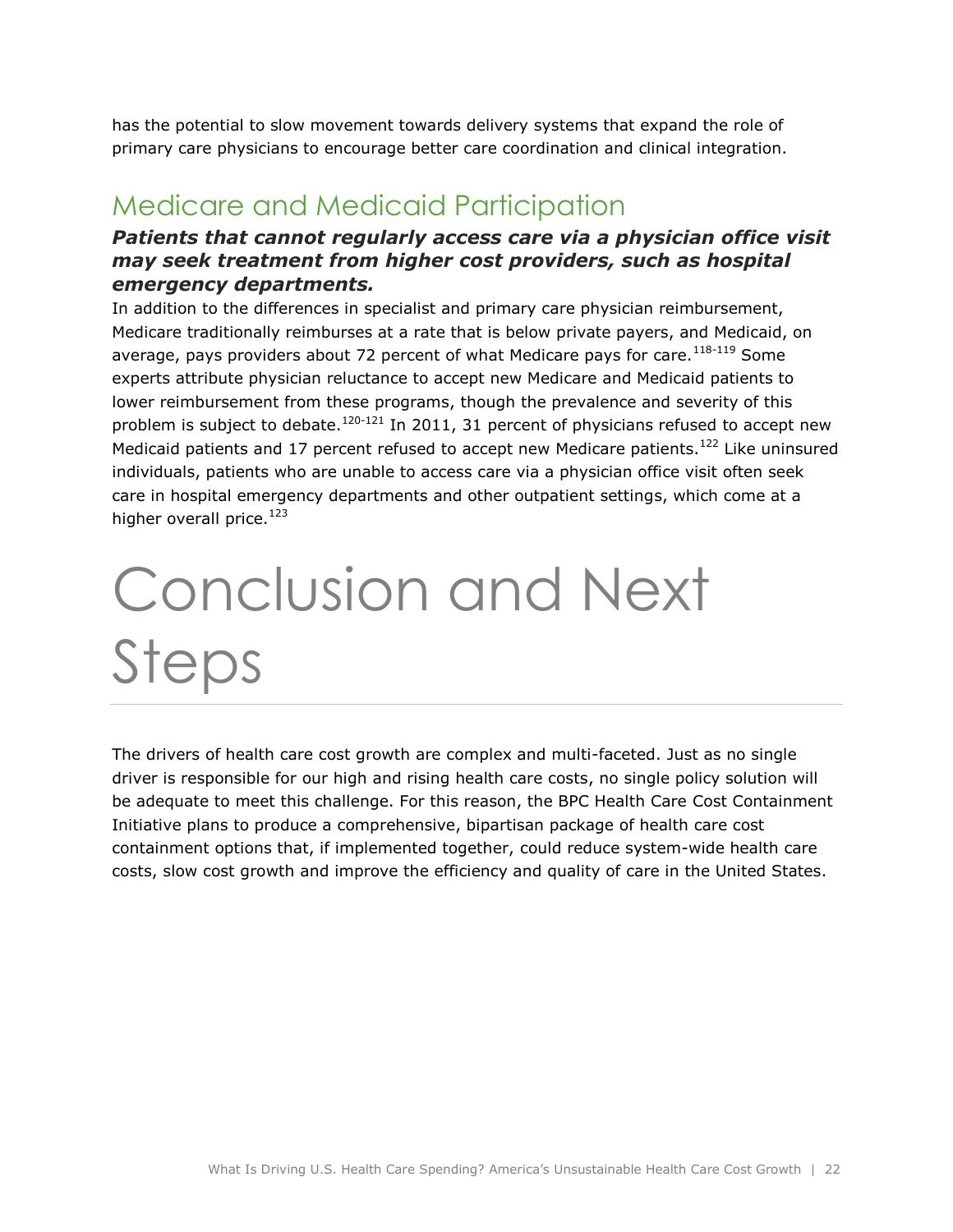## Endnotes

<sup>1</sup> Ginsburg, P. "High and Rising Health Care Costs: Demystifying U.S. Health Care Spending." Robert Wood Johnson Foundation. Research Synthesis Report. 2008.

<sup>2</sup> Gruber, J. "The Cost Implications of Health Care Reform." *New England Journal of Medicine.* 2010; 362:2050- 2051.

<sup>3</sup> Groszkruger, D. "Perspectives on Healthcare Reform: A Year Later, What More Do We Know?" *Journal of Healthcare Risk Management*. 2011;31(1):24-30.

<sup>4</sup> National Health Expenditures 2010 Highlights. Centers for Medicare and Medicaid Services. Available from: http://www.cms.gov/Research-Statistics-Data-and-Systems/Statistics-Trends-and-Reports/NationalHealthExpendData/Downloads/highlights.pdf

5 "How Does the United Kingdom Compare?" OECD Health Data 2012. Organization for Economic Cooperation and Development. 2010.

<sup>6</sup> Nolte E and McKee CM. In Amenable Mortality—Deaths Avoidable Through Health Care—Progress In The US Lags That Of Three European Countries. Health Affairs, August 2012.

<sup>7</sup> Squires DA. Explaining High Health Care Spending in the United States: An International Comparison of Supply, Utilization, Prices, and Quality. The Commonwealth Fund. May 2012.

<sup>8</sup> [CMS](http://www.cms.gov/Research-Statistics-Data-and-Systems/Statistics-Trends-and-Reports/NationalHealthExpendData/Downloads/Proj2011PDF.pdf) National Health Expenditures 2010. Centers for Medicare and Medicaid Services.

<sup>9</sup>Nichols, L., and S. Axeen. "Employer Health Costs in a Global Economy: A Competitive Disadvantage for U.S. Firms." New American Foundation. 2008. Available from:

<http://www.newamerica.net/files/EMPLOYER%20HEALTH%20COSTS%20IN%20A%20GLOBAL%20ECONOMY.pdf>

<sup>10</sup> Fuchs, V.R. "More Health Care Reform." Stanford Institute for Economic Policy Research. January 2012. Available from: [http://siepr.stanford.edu/system/files/shared/people/homepage/HealthCareReform\\_2012.pdf](http://siepr.stanford.edu/system/files/shared/people/homepage/HealthCareReform_2012.pdf)

<sup>11</sup> Nyce, S.A., and S.J. Schieber. "Treating Our Ills and Killing Our Prospects." CAHC. 2011. For explanation of wage vs. insurance shift.

<sup>12</sup> The Fiscal Survey of States. National Governors Association and National Association of State Budget Officers. Spring 2012. Available from: http://www.nga.org/files/live/sites/NGA/files/pdf/FSS1206.PDF.

<sup>13</sup> Martin, A.B., et al. "Growth in U.S. Health Spending Remained Slow In 2010; Health Share Of Gross Domestic Product Was Unchanged From 2009." *Health Affairs*. 2012;31:208-219.

<sup>14</sup> [http://www.cms.gov/Research-Statistics-Data-and-Systems/Statistics-Trends-and-](http://www.cms.gov/Research-Statistics-Data-and-Systems/Statistics-Trends-and-Reports/NationalHealthExpendData/Downloads/Proj2011PDF.pdf)[Reports/NationalHealthExpendData/Downloads/Proj2011PDF.pdf](http://www.cms.gov/Research-Statistics-Data-and-Systems/Statistics-Trends-and-Reports/NationalHealthExpendData/Downloads/Proj2011PDF.pdf)

<sup>15</sup> U.S. Bureau of Labor Statistics. *Program Perspectives*. Volume 2, Issue 5. October 2010. Features and associated costs of fee-for-service medical plans.

<sup>16</sup> Congressional Budget Office. Lessons from Medicare's Demonstration Projects on Disease Management, Care Coordination, and Value-Based Payment. January 2012. Available from: http://www.cbo.gov/publication/42925

<sup>17</sup> Bernstein WS et al. Accountable Care Organizations in California: Programmatic and Legal Considerations. California Healthcare Foundation. July 2011.

<sup>18</sup> John K. Iglehart. Assessing an ACO Prototype — Medicare's Physician Group Practice Demonstration. NEJM. January 20, 2011; 364:198-200.

<sup>19</sup> CMS. Medicare Physician Group Practice Demonstration Fact Sheet. July 2011.

<sup>20</sup> Liebhaber, A., and J.M. Grossman. "Physicians Moving to Mid-Sized, Single-Specialty Practices." Center for Studying Health System Change Tracking Report. August 2007.

<sup>21</sup> Hollenbeck, B.K., and B.K. Nallamothu. "Financial Incentives and the Art of Payment Reform." *Journal of the American Medical Association*. 2011;306(18):2028-2030.

<sup>22</sup> Berwick, D., and A. Hackbarth. "Eliminating Waste in U.S. Health Care." *Journal of the American Medical Association*. 2012;307(14).

<sup>23</sup> How, S., et al. "Public Views on U.S. Health System Organization: A Call for New Directions." Commonwealth Fund. 2008.

<sup>24</sup> Sirovich, B., et al. "Too Little? Too Much? Primary Care Physicians' Views on US Health Care: A Brief Report." *Archives of Internal Medicine*. Vol 171 No. 17, September 2011.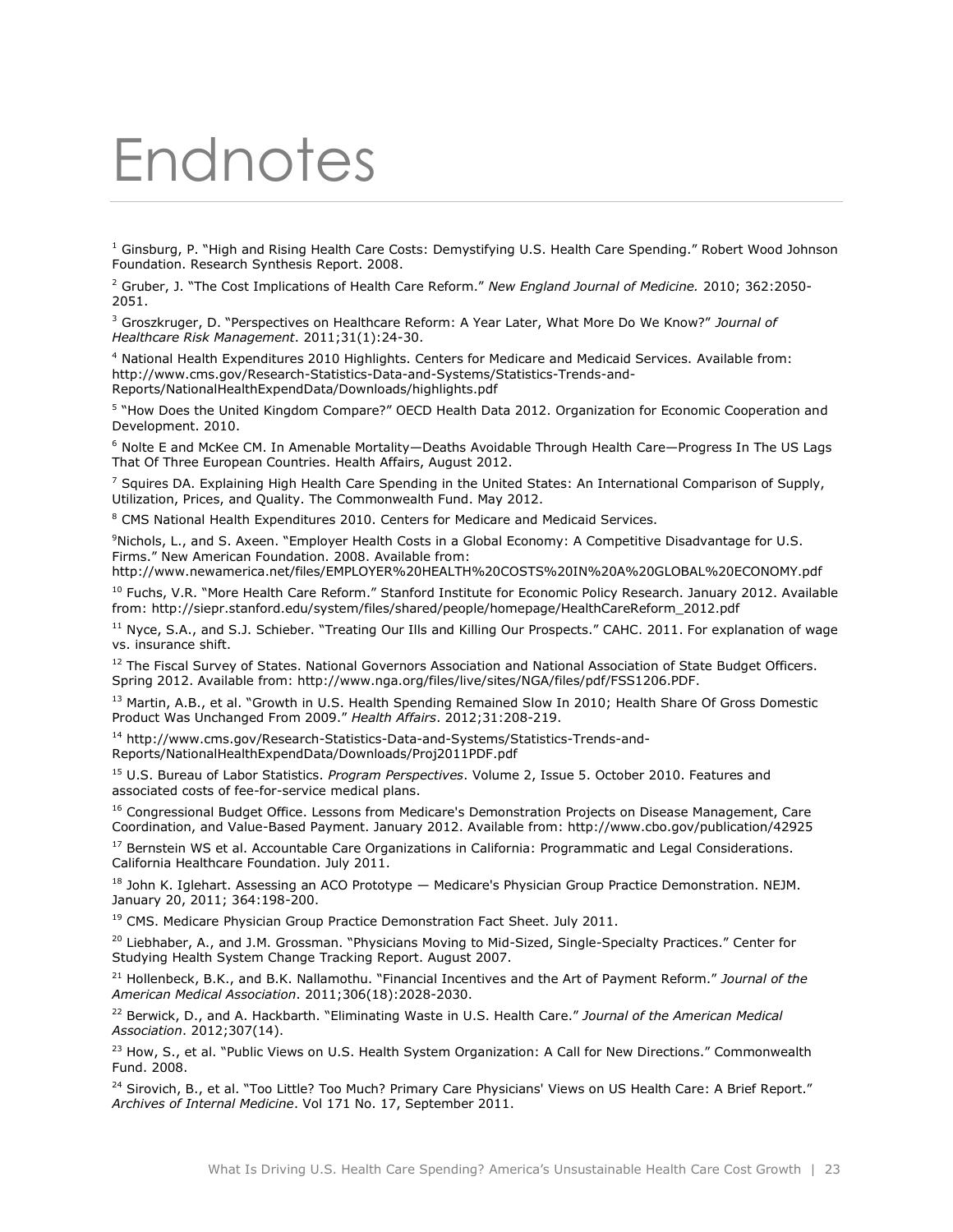<sup>25</sup> Van Den Bos, J., et al. "The \$17.1 Billion Problem: The Annual Cost Of Measurable Medical Errors." *Health Affairs*. April 2011, vol. 30 no. 4 596-603.

<sup>26</sup> Van Den Bos, J., et al. "The \$17.1 Billion Problem: The Annual Cost Of Measurable Medical Errors." *Health Affairs*. April 2011, vol. 30 no. 4 596-603.

<sup>27</sup> Kasper, J., et al. "Chronic Disease and Co-Morbidity Among Dual Eligibles: Implications for Patterns of Medicaidand Medicare Service Use and Spending." Kaiser Family Foundation. July 2010. Available from: <http://www.kff.org/medicaid/upload/8081.pdf>

<sup>28</sup> Bella, M. "Dually-Eligible Beneficiaries: Improving Care While Lowering Costs." Testimony before U.S. Senate Committee on Finance. August 2011.

<sup>29</sup> Casalino, L.P., S. Nicholson, D. N. Gans, T. Hammons, D. Morra, T. Karrison, and W. Levinson. "What Does it Cost Physician Practices to Interact with Health Insurance Plans?" *Health Affairs* (Millwood). 28(4):w533-w543. 2009.

<sup>30</sup> "What Are the Costs to Physicians of Administrative Complexity in Their Interactions with Payers? Changes in Health Care Financing & Organization (HCFO)." Findings Brief: Vol. XIII, No. 2 March 2010. Robert Wood Johnson Foundation and Academy Health. Available from:

<http://www.academyhealth.org/files/publications/HCFOMarchFindingsBrief.pdf>

<sup>31</sup> Blanchfield, B.B., et al. "Saving Billions of Dollars—and Physicians' Time—by Streamlining Billing Practices." *Health Affairs*. June 2010 vol. 29 no. 6 1248-1254.

<sup>32</sup> "The Healthcare Imperative: Lowering Costs and Improving Outcomes: Workshop Series Summary." Institute of Medicine. 2009. Available from: [http://iom.edu/Reports/2011/The-Healthcare-Imperative-Lowering-Costs-and-](http://iom.edu/Reports/2011/The-Healthcare-Imperative-Lowering-Costs-and-Improving-Outcomes.aspx)[Improving-Outcomes.aspx](http://iom.edu/Reports/2011/The-Healthcare-Imperative-Lowering-Costs-and-Improving-Outcomes.aspx)

<sup>33</sup> "The 2012 Long Term Budget Outlook." Congressional Budget Office. June 2012. <http://cbo.gov/publication/43288>

<sup>34</sup> "Medicare Spending and Financing: A Primer." Kaiser Family Foundation. 2011.

<sup>35</sup> 2012 Annual Report of the Boards of Trustees of the Federal Hospital Insurance and Supplementary Medical Insurance Trust Funds. Available from: [http://www.cms.gov/Research-Statistics-Data-and-Systems/Statistics-](http://www.cms.gov/Research-Statistics-Data-and-Systems/Statistics-Trends-and-Reports/ReportsTrustFunds/Downloads/TR2012.pdf)[Trends-and-Reports/ReportsTrustFunds/Downloads/TR2012.pdf](http://www.cms.gov/Research-Statistics-Data-and-Systems/Statistics-Trends-and-Reports/ReportsTrustFunds/Downloads/TR2012.pdf)

<sup>36</sup> Congressional Budget Office. Bipartisan Policy Center calculations.

<sup>37</sup> Ginsburg, P. Robert Wood Johnson Foundation. 2008.

<sup>38</sup> See Shrestha, L.B. "Life Expectancy in the United States." CRS Report for Congress. 2006. Discussion of the factors contributing to life expectancy changes in the United States. Available from: [http://aging.senate.gov/crs/aging1.pdf.](http://aging.senate.gov/crs/aging1.pdf)

<sup>39</sup> Riley, G.F., and J.D. Lubitz. "Long-term Trends in Medicare Payments in the Last Year of Life." *Health Services Res*. April 2010.

<sup>40</sup> Riley, G.F. and J.D. Lubitz. "Long-term Trends in Medicare Payments in the Last Year of Life." *Health Services Res*. April 2010.

<sup>41</sup> Anderson, Gerard. "Chronic Care: Making the Case for Ongoing Care." RWJF.org. Robert Wood Johnson Foundation. March 2010. P.16.

<sup>42</sup> Healthy Aging: Helping People to Live Long and Productive Lives and Enjoy a Good Quality of Life. National Center for Chronic Disease Prevention and Health Promotion. Centers for Disease Control and Prevention. 2011 .

43 Bodenheimer, T., E. Chen, and H.D. Bennett. "Reorganizing Care: Confronting the Growing Burden Of Chronic Disease: Can the U.S. Health Care Workforce Do the Job?" *Health Affairs*. January/February 2009. 28:164-74.

<sup>44</sup> Thorpe, K.E., and D.H. Howard. "The Rise in Spending Among Medicare Beneficiaries: The Role of Chronic Disease Prevalence and Changes in Treatment Intensity." *Health Affairs*. 25 (2006): w378–w388.

<sup>45</sup> Laing, S.S., et al. "Increasing Evidence-based Workplace Health Promotion Best Practices in Small- and Lowwage Companies, Mason County, Washington, 2009." *Preventing Chronic Disease*. 2012;9:110186.

<sup>46</sup> "National Expenditures for Mental Health Services and Substance Abuse Treatment, 1986-2005." Substance Abuse and Mental Health Services Administration. 2011.

<sup>47</sup> Kessler, R.C., et al. "Prevalence, Severity, and Comorbidity of Twelve-month DSM-IV Disorders in the National Comorbidity Survey Replication (NCS-R)." *Archives of General Psychiatry*. 2005 Jun;62(6):617-27.

<sup>48</sup> Druss, B.G., and E.R. Walker. "Mental Disorders and Medical Comorbidity." Robert Wood Johnson Foundation. Synthesis Report. February 2011.

49 "Mental Health and Chronic Physical Illnesses: The Need for Continued and Integrated Care." World Federation for Mental Health. October 2010.

<sup>50</sup> Druss, B.G., and E.R. Walker. "Mental Disorders and Medical Comorbidity." Robert Wood Johnson Foundation. Synthesis Report. February 2011.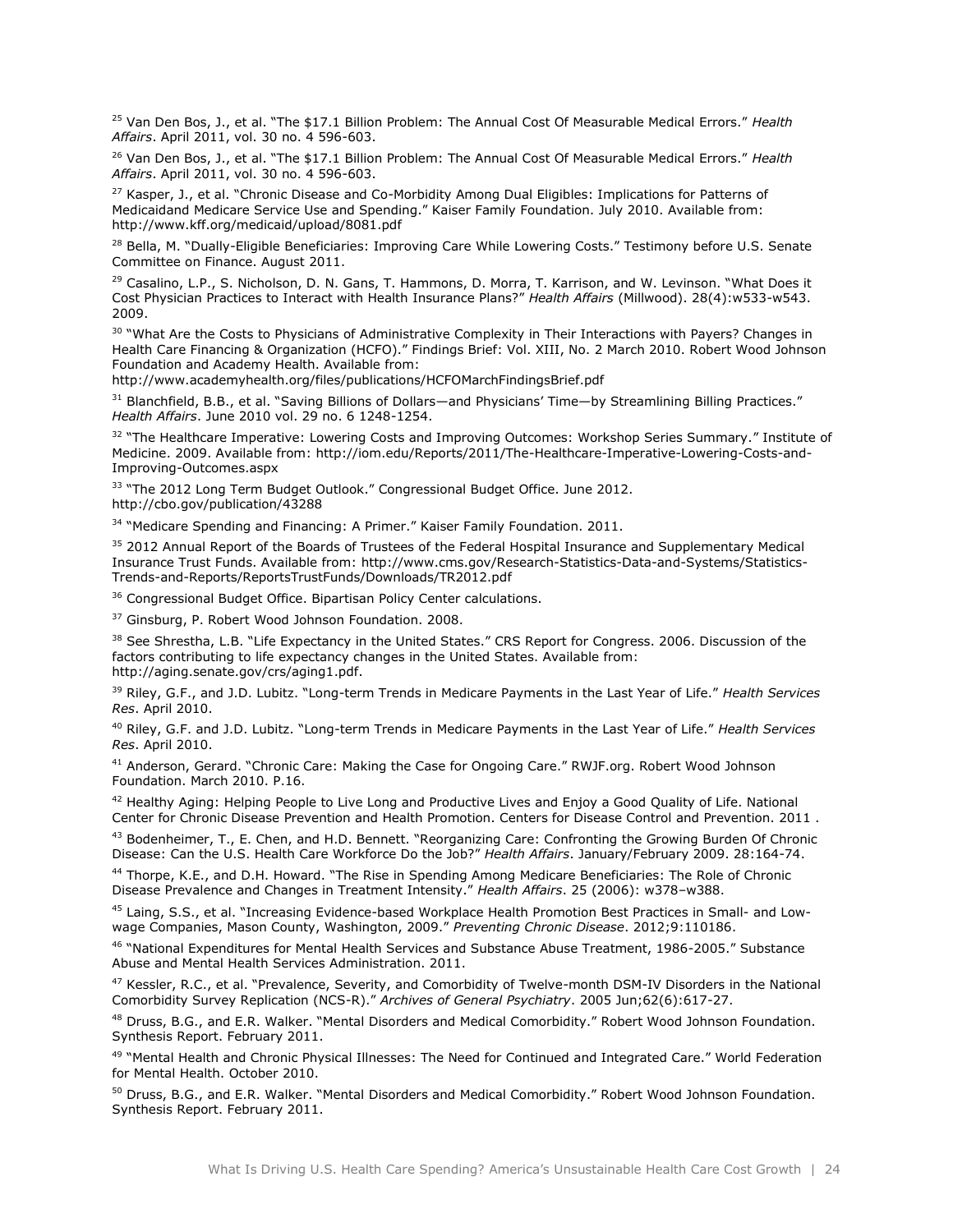<sup>51</sup> "Mental Health and Chronic Physical Illnesses: The Need for Continued and Integrated Care." World Federation for Mental Health. October 2010.

52 "National Expenditures for Mental Health Services and Substance Abuse Treatment, 1986-2005." Substance Abuse and Mental Health Services Administration. 2011.

53 Shirk, C. "Medicaid and Mental Health Services." National Health Policy Forum Background Paper. 2008.

<sup>54</sup> Mark, T.L., et al. "Changes in U.S. Spending on Mental Health and Substance Abuse Treatment, 1986-2005, and Implications For Policy." *Health Affairs*. 30, no.2 (2011):284-292.

<sup>55</sup> Bunce, V.P., and J.P. Wieske. "Health Insurance Mandates in the States, 2010." Council for Affordable Health Insurance.

<sup>56</sup> Cutler, D.M., and M. McClellan. "Is Technological Change in Medicine Worth It?" *Health Affairs*. Vol. 20, no. 5, September/October 2001.

<sup>57</sup> Emanuel, E.J., and V.R. Fuchs. "The Perfect Storm of Overutilization." *Journal of the American Medical Association*. 2008;299(23):2789-2791.

<sup>58</sup> Employer Health Benefits 2010 Annual Survey. The Kaiser Family Foundation and Health Research and Educational Trust. Available from:<http://ehbs.kff.org/2010.html>

 $59$  46.6 percent is the sum her marginal federal tax rate (25 percent), marginal state income tax rate (6.3 percent), and payroll tax rate (15.3 percent).

<sup>60</sup> Clemans-Cope L et al. Changes to the Tax Exclusion of Employer-Sponsored Health Insurance Premiums: A Potential Source of Financing for Health Reform. Timely Analysis of Immediate Health Policy Issues. June 2009.

<sup>61</sup> Joint Committee on Taxation. Available from: [https://www.jct.gov/publications.html?func=startdown&id=1193.](https://www.jct.gov/publications.html?func=startdown&id=1193)

 $62$  Gruber, J. Working Paper 15766. National Bureau of Economic Research. February 2010. Available from: <http://papers.nber.org/tmp/69499-w15766.pdf>

 $63$ Jacobson, G., et al. "Medigap Reform: Setting the Context." Kaiser Family Foundation. September 2011. Available from:<http://www.kff.org/medicare/upload/8235-2.pdf>

<sup>64</sup> "Report to Congress: Aligning Incentives in Medicare." Medicare Payment Advisory Commission. June 2010. Available from: [http://www.medpac.gov/documents/jun10\\_entirereport.pdf](http://www.medpac.gov/documents/jun10_entirereport.pdf)

<sup>65</sup> "Report to Congress: Aligning Incentives in Medicare." Medicare Payment Advisory Commission. June 2010. Available from: [http://www.medpac.gov/documents/jun10\\_entirereport.pdf](http://www.medpac.gov/documents/jun10_entirereport.pdf)

<sup>66</sup> Swartz K. Cost-sharing: Effects on spending and outcomes. Robert Wood Johnson Foundation. Research Synthesis Report No. 20. December 2010.

<sup>67</sup> Cohen JT et al. Does Preventive Care Save Money? Health Economics and the Presidential Candidates. New England Journal of Medicine, vol. 358, no. 7 (February 14, 2008), pp. 661–663.

<sup>68</sup> Elmendorf D. Congressional Budget Office Letter to Rep. Nathan Deal, August 7, 2009.

<sup>69</sup> Goetzel RZ. Do Prevention Or Treatment Services Save Money? The Wrong Debate. Health Affairs, January/February 2009 vol. 28 no. 1 37-41.

<sup>70</sup> Emanuel, E.J., and V.R. Fuchs. "The Perfect Storm of Overutilization." *Journal of the American Medical Association*. 2008.

<sup>71</sup> Choosing Wisely Campaign. http://choosingwisely.org/

<sup>72</sup> Choosing Wisely Campaign. http://choosingwisely.org/

<sup>73</sup> "Five Things Physicians and Patients Should Question." Choosing Wisely Campaign. American Academy of Family Physicians. Available from: http://choosingwisely.org/?page\_id=13.

 $74$  Semelka, R.C., et al. "The Information Imperative: Is It Time for an Informed Consent Process Explaining the Risks of Medical Radiation?" *Radiology*. January 2012, 262, 15-18.

<sup>75</sup> Emanuel, E.J., and V.R. Fuchs. "The Perfect Storm of Overutilization." *Journal of the American Medical Association*. 2008.

 $76$  Smedley, B.D., et al. "Unequal Treatment: Confronting Racial and Ethnic Disparities in Health Care." The National Academies Press. 2003. Available from: http://www.nap.edu/catalog/10260.html

<sup>77</sup> "When and How Provider Competition Can Improve Health Care Delivery." *McKinsey Quarterly*. 2010.

<sup>78</sup> Enthoven, A.C. "Market Forces And Efficient Health Care Systems." *Health Affairs*. March 2004 vol. 23 no. 2 25- 27.

 $79$  Austin, D.A., and T.L. Hungerford. "The Market Structure of the Health Insurance Industry." Congressional Research Service. April 2010.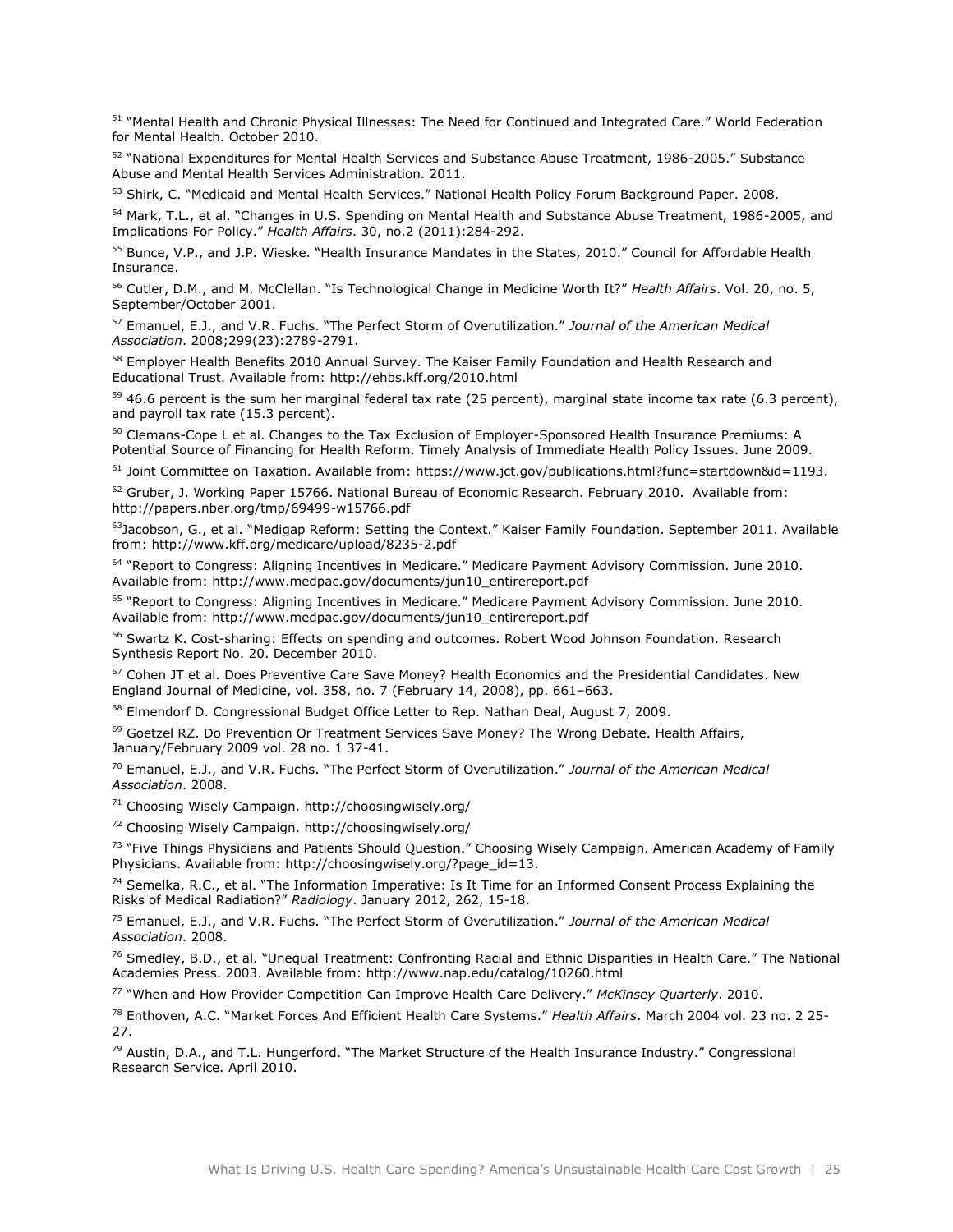80 Gaynor, M. "What Do We Know About Competition and Quality in Health Care Markets?" Written for the Federal Trade Commission. April 5, 2006. Available from:

[http://www.ftc.gov/be/healthcare/wp/05\\_Gaynor\\_WhatDoWeKnowAboutCompetitionandQuality.pdf](http://www.ftc.gov/be/healthcare/wp/05_Gaynor_WhatDoWeKnowAboutCompetitionandQuality.pdf)

81 Frakt, A. "The Future of Health Care Costs: Hospital-Insurer Balance of Power." National Institute for Health Care Management. 2010.

82 "How Competitive are State Insurance Markets?" Kaiser Family Foundation. October 2011.

83 O'Malley, A.S., et al. "Rising Hospital Employment of Physicians: Better Quality, Higher Costs?" Center for Studying Health System Change. Issue Brief No. 136, August 2011. Available from: http://www.hschange.org/CONTENT/1230/

84 Vogt, W.B., et al. "How Has Hospital Consolidation Affected the Price and Quality of Hospital Care?" Robert Wood Johnson Foundation. The Synthesis Project, Issue 9. February 2006. Available from: <http://www.rwjf.org/pr/product.jsp?id=15231>

85 Robinson, J.C. "Hospital Market Concentration, Pricing, and Profitability in Orthopedic Surgery and Interventional Cardiology." *American Journal of Managed Care*. 2011;17(6):e241-e248.

86 Robinson, J.C. "Hospital Market Concentration, Pricing, and Profitability in Orthopedic Surgery and Interventional Cardiology." *American Journal of Managed Care*. 2011;17(6):e241-e248.

<sup>87</sup> Vogt, W.B., et al. "How Has Hospital Consolidation Affected the Price and Quality of Hospital Care?" Robert Wood Johnson Foundation. The Synthesis Project, Issue 9. February 2006. Available from: <http://www.rwjf.org/pr/product.jsp?id=15231>

<sup>88</sup>Robinson, J.C. "Consolidation and the Transformation of Competition in Health Insurance." *Health Affairs*. 2004, Volume 23 Number 6. Available from:<http://content.healthaffairs.org/content/23/6/11.full.pdf>

<sup>89</sup> Robinson, J.C., and P. Ginsburg. "Consumer-Driven Health Care: Promise and Performance." *Health Affairs*. March/April 2009 vol. 28 no. 2 w272-w281. And Ginsburg, P. "High and Rising Health Care Costs: Demystifying U.S. Health Care Spending." Robert Wood Johnson Foundation. Research Synthesis Report. 2008.

90 Frakt, A. "The Future of Health Care Costs: Hospital-Insurer Balance of Power." National Institute for Health Care Management. 2010.

<sup>91</sup> See Cato. *Handbook for Policymakers*. 7th Edition (2009). And Herrick, D. "The Folly of Health Insurance Mandates." National Center for Policy Analysis. Brief No. 652. 2009.

92 Bertko, J.M., et al. "Across State Lines Explained: Why Selling Across State Lines is Not the Answer." New America Foundation. 2008.

93 Squires, D. "Explaining High Health Care Spending in the United States: An International Comparison of Supply, Utilization, Prices, and Quality." Commonwealth Fund. May 2012.

94 "Accounting for the Cost of U.S. Health Care: A New Look on Why Americans Spend More." McKinsey Global Institute. December 2008.

<sup>95</sup> Laugesen, M.J., and S. Glied. "Higher Fees Paid to U.S. Physicians Drive Higher Spending for Physician Services Compared to Other Countries." *Health Affairs*. September 2011 vol. 30 no. 9 1647-1656.

<sup>96</sup> Anderson, et al. *Health Affairs*. 2003

97 Robinow, A. "The Potential of Global Payment: Insights from the Field." The Commonwealth Fund. February 2010.

<sup>98</sup>Baicker, K., et al. "Malpractice Liability Costs and the Practice of Medicine in the Medicare Program." *Health Affairs*. May 2007 vol. 26 no. 3 841-852.

<sup>99</sup> Defensive Medicine Report 2008. Massachusetts Medical Society. Available from: [http://www.massmed.org/AM/Template.cfm?Section=Research\\_Reports\\_and\\_Studies2&CONTENTID=27797&TEMP](http://www.massmed.org/AM/Template.cfm?Section=Research_Reports_and_Studies2&CONTENTID=27797&TEMPLATE=/CM/ContentDisplay.cfm) [LATE=/CM/ContentDisplay.cfm.](http://www.massmed.org/AM/Template.cfm?Section=Research_Reports_and_Studies2&CONTENTID=27797&TEMPLATE=/CM/ContentDisplay.cfm)

<sup>100</sup> Mello, M., et al. "National Costs of the Medical Liability System." *Health Affairs*. September 2010 vol. 29 no. 9 1569-1577.

<sup>101</sup> "A Costly Defense: Physicians Sound Off On The High Price of Defensive Medicine in the U.S.." Jackson Healthcare. October 2011. Available from:

http://www.jacksonhealthcare.com/media/8968/defensivemedicine\_ebook\_final.pdf

<sup>102</sup> "Improper Payments: Progress Made but Challenges Remain in Estimating and Reducing Improper Payments." Government Accountability Office. GAO-09-628T, April 22, 2009.

103 "Uncovering Waste, Fraud, and Abuse in the Medicaid Program." U.S. House of Representatives Committee on Oversight and Government Reform. Staff Report. April 2012.

104 Binder, C. "Medicare Program Integrity: Activities to Protect Medicare from Payment Errors, Fraud, and Abuse." Congressional Research Service. 2011.